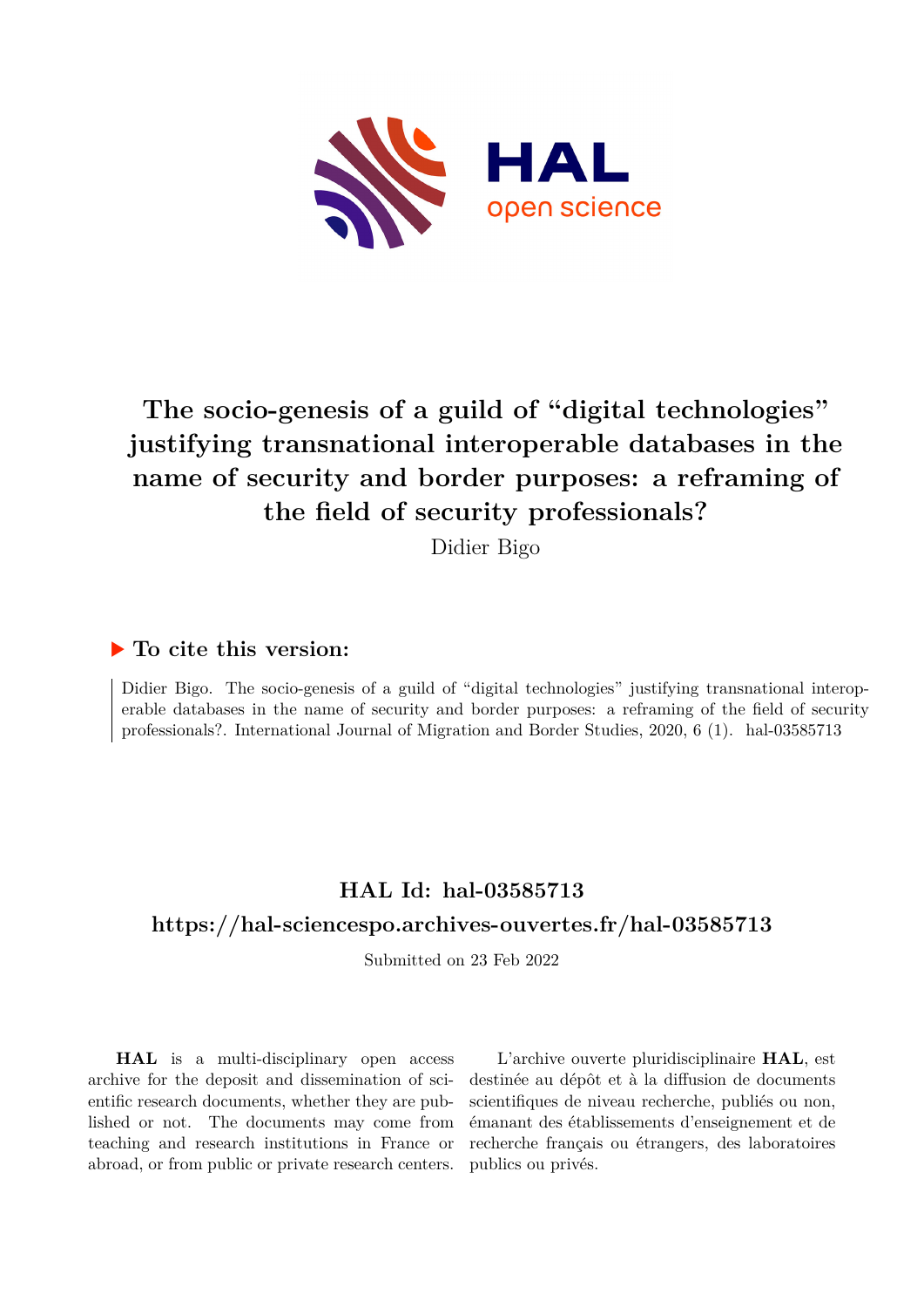## The socio-genesis of a guild of "digital technologies" justifying transnational interoperable databases in the name of security and border purposes: a reframing of the field of security professionals?

Didier Bigo. Professor of International Political Sociology, Sciences-Po Paris- CERI. Professor of War Studies at King's College London Email: didier.bigo.conflits@gmail.com

#### ABSTRACT

Smart borders, intelligent systems of filtering travelers by detecting suspects of crime and terrorism through interoperable national data bases and regional agreements are proliferating. In the European Union it began with the Schengen Information System. SIS-VIS-EURODAC, EES, ETIAS, ECRIS are acronyms for different realizations and projects of Entry and Exit Systems, of pre-frontiers zone, of policy checks regarding police, immigration and asylum, tracing people and scoring the degree to which they can be suspected to be illegal or criminal. Security stakes have been technologized. This is a profound reconfiguration of the different regional fields of security professionals with the emergence of a transnational guild regrouping data analysts, civil engineers on IT systems and border controls, changing de facto who is deciding the limits between security and insecurity, risk and fate. This importance of the online -virtual regarding the off-line- actual is affecting freedom and criminal justice.

#### **KEYWORDS**

Security; securitization; information technology; smart borders; border controls; policing; interoperability; IT systems; transnational guild; international political sociology; bourdieu;

The socio-genesis of a guild of "digital technologies" justifying transnational interoperable databases in the name of security and border purposes: a reframing of the field of security professionals?

This article wants to show that the digitization of control in the European Union which is happening with the interoperability proposals of the EU commission and the trialogue with the Council and the European Parliament needs to be questioned by addressing the root causes which have transformed digitalized technologies of data base management into "solutions" for trans-border control activities and preventive-predictive logics.

This importance of datafication for control and surveillance in security and transborder activities has been presented as a natural answer from new threats: terrorism of Daech, transnational crime, migration and refugee arrivals, and more generally surveillance of anomalies in the patterns of travelers. Critiques have certainly been addressed regarding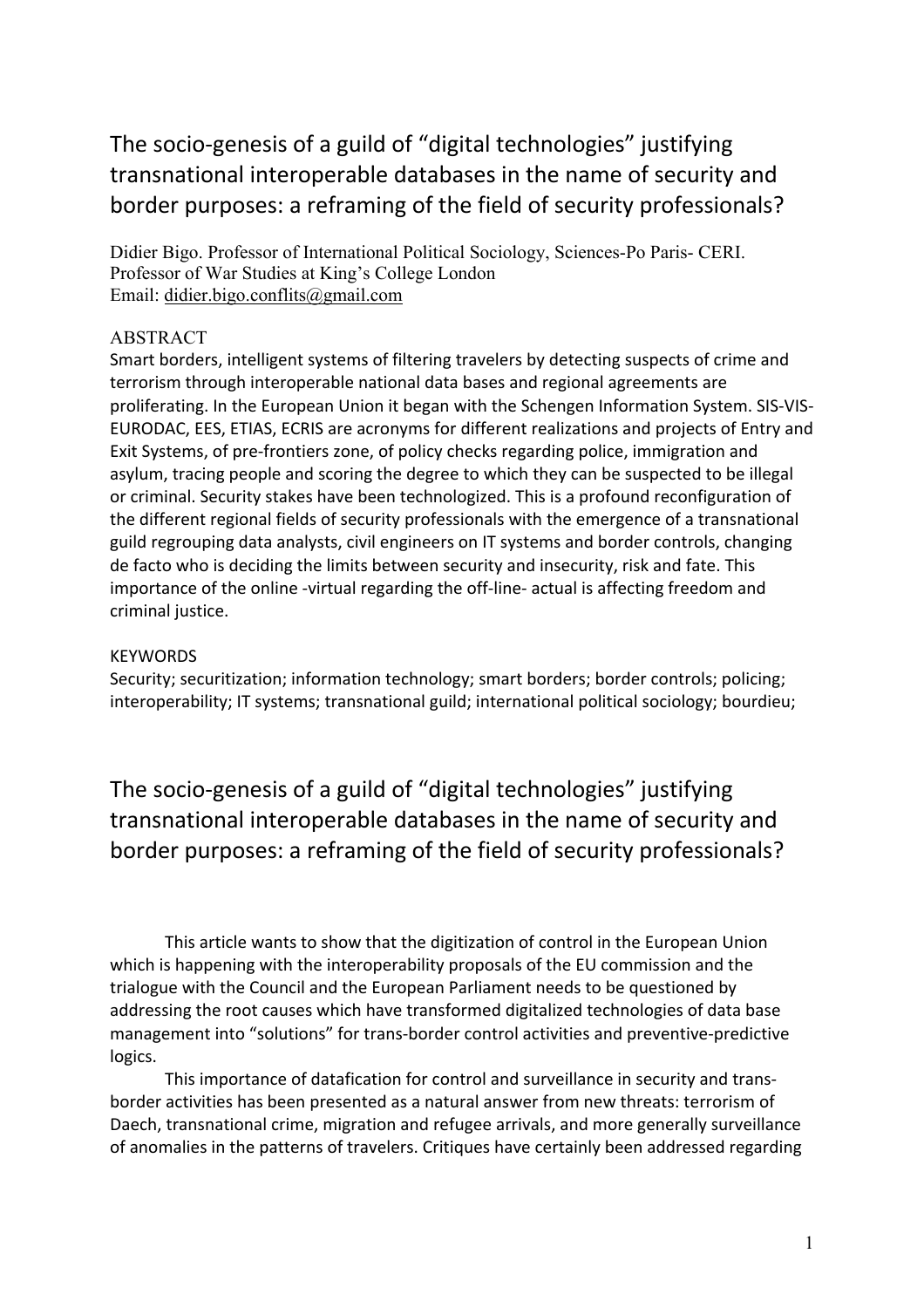the side effects of a culture of surveillance and the impact on privacy, but they have often accepted that digitization was beneficial in itself and that interoperability was welcoming.

The public controversy opposing interoperability to privacy, which has raised in the aftermath of the interoperability proposals, presented by the EU commission as a response to terrorism in Paris and Brussels and Nice of 2015-16-17, as well as a solution to the socalled refugee crisis due allegedly to a lack of control of freedom of movement inside the area and a lack of surveillance of who is entering and exiting, has a multifarious series of causes that we explore later, but it is recognizable that these digital technologies for security purposes are the result of a move from "integrated border management" to "integrated data management', which is neither recent, nor a techno solution to so-called new external and transnational threats<sup>1</sup>.

It is therefore necessary to challenge this vision of a neutral improvement of technologies by showing that it introduces de facto new "players" in the (in)security field in Europe who have their own politics, connected with their own visions of the world order, their own interests, and specific habitus or dispositions different from the military, the police or the border guards. This is why it may be important to do a socio-genesis of these practices of datafication and digitization in security matters in order to signal that they are centrally the results of a path dependency originating from Schengen with the SIS (Schengen Information System) as a solution for managing security "technically", "beyond political disagreements" between governments (Burgess 2009)(Broeders and Dijstelbloem 2016)).

Today, this trend to abandon political judgement on violence, order, freedom and justice, is reinforced by the fact to consider that digital technologies are improving previous technologies and are key in the achievement of successful preventive politics of security. The recent multiplication of narratives regarding digitization as the ultimate solution for terrorism, crime and border controls, has flourished in different spheres, largely beyond security, but providing them a certain kind of credibility.

Freedom of movement which was at the core of the European Single Act and the change of the Common Market into a European Union, and which was also allegedly the root of the Schengen Agreements, is now almost forgotten, and replaced by so-called "smart borders" technologies developing in the name of speed and easy freedom to move, increasing tools of surveillance and goals of prevention of suspicious acts ending up with lists of data-suspects.

In addition to the objective of surveillance of movement, digitization (artificial intelligence, predictive analytics, algorithms having the capacity to learn from the flows of data to become more and more accurate via machine learning) is also seen as a central capacity to produce scientific prediction about these lists and to achieve a "real" prevention of threats. A belief that the future can be read as a future perfect, a future already there and known, evading most of uncertainties is accompanying this faith on digital technologies and algorithms. These different assumptions about the links between the digital space and the taming of the future, as well as the easiness of mass surveillance have certainly to be assessed, especially in the cases where targets are aware to be under surveillance and can outmaneuver easily stereotypical behavioral patterns.(Bernard E. Harcourt 2007)

 $<sup>1</sup>$  A second co-authored paper discuss in detail the recent events post 2015 and the correlation between attacks of</sup> Daech, counter terrorist policies, and EU proposals of interoperability. It analyses the positions of the different actors and their logics of distinction as well as the different fields they come from. It tries to explain why the pressure to do something from the politicians has helped to choose and to justify interoperability at that moment in time. This paper wants to distantiate itself from the controversy and to show that interoperability as a vision of the world is the result of the emergence of specific specialists of IT systems in the domain of internal security.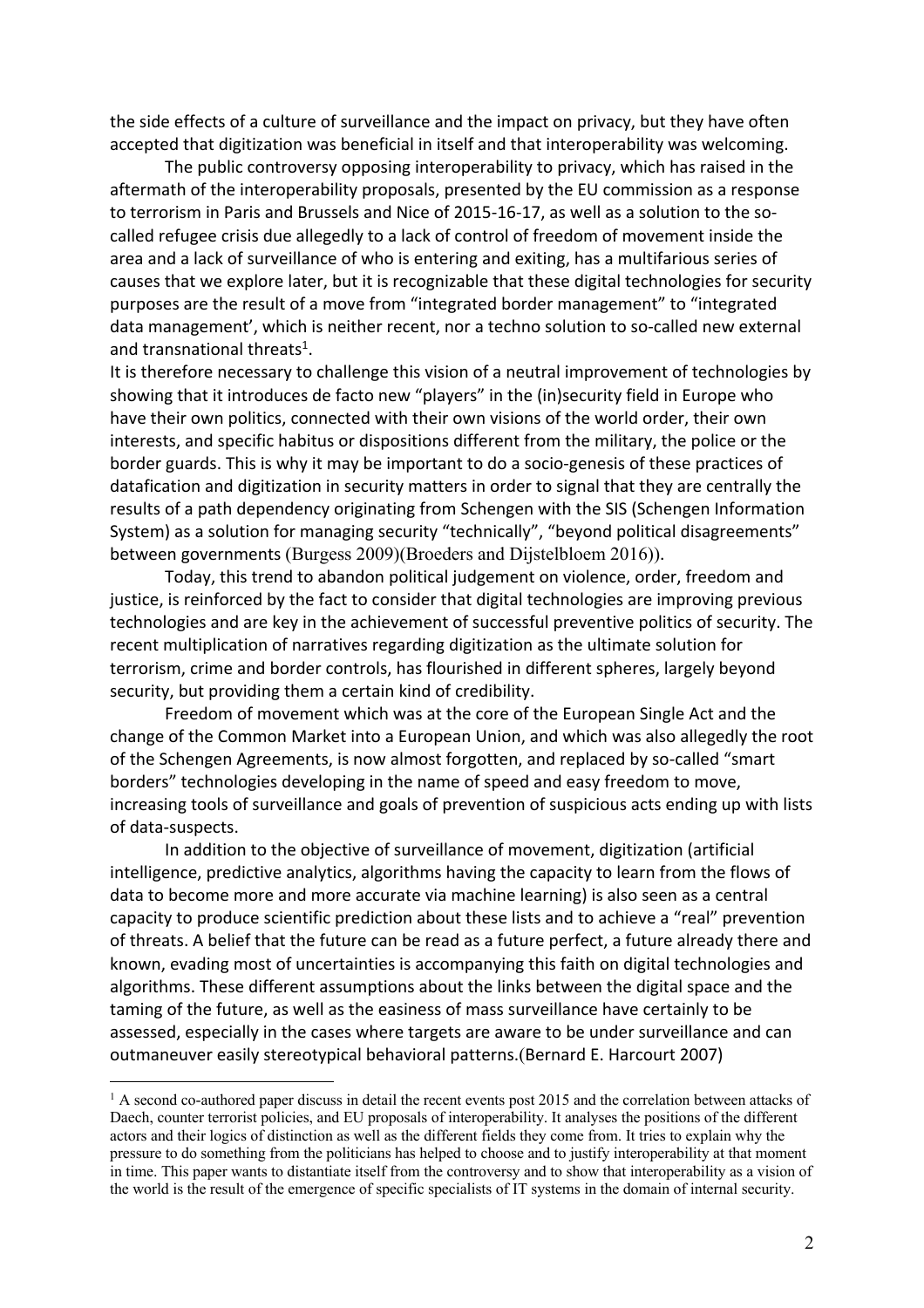To reinforce the strength of the values of digitization in terms of speed of calculus and scientific prediction of behavioral patterns, arguments of emergency and exception have in addition evoked "new" form of terrorism as the ultimate permanent threats against democratic regimes. Professionals of intelligence and specialized policing (terrorism, organised crime) have seen an advantage to develop the argument of the necessity of digitization and to comfort the legitimacy of the reasoning of these civil engineers, specialist of IT systems in matters of security. The fight for transformation of the who decides about the boundaries of security has put digital technology first and has trumped the more traditional discussion on security and privacy, on human beings right to change their mind until action, and even on the basic assessment of necessity, proportionality and adequacy of the measures proposed regarding their declared objectives.

If the debate is back again on privacy in 2018 and if some challenges emerge from the EU civil society organizations<sup>2</sup>, this article claims nevertheless that the proposals of interoperability have silenced one of the most important question that Europe, but also Australia, Canada, the US have, concerning the management of their different entry and exit systems, pre-frontiers zone, policy checks regarding police, immigration and asylum, i.e; a profound reconfiguration of the different regional fields of security professionals with the emergence of a transnational guild regrouping data analysts, civil engineers on IT systems and border controls. This is changing de facto who is deciding the limits between security and insecurity, risk and fate, importance of the online -virtual and of the off-line- actual.

My argument goes therefore beyond the traditional acceptance that interoperability, if implemented in a well-thought manner and in full compliance with the fundamental rights, is acceptable as it is a neutral technique. On the contrary, I insist here that what is at stake is a strong political move where digital technology is depoliticizing questions and transforms who becomes in charge of security and who are the key targets of these policies (see introduction of this special issue). We have to understand that the dispossession of today political judgement and human values has been a consequence of this trend towards always more technologies of surveillance and identification each time politicians disagree about the politics to follow and feel they are obliged nevertheless to pretend they do something.

Taking the European Union as an example of this transversal tend which affects also Australia and North America, I want to demonstrate that interoperability mechanisms between data bases and the key role of digital analysts in the management of these systems of border controls and police at distance, are not an answer to new external threats of terrorism or risks of migratory flows invasion, they are *the sign of a push for more power of decision* in terms of risk analysis by data analysts, IT systems engineers profiting from a dromopolitics to challenge the police establishment, and large segments of border controls agencies . This is what I call the *emergence of a guild of "digital technologies" managing security*.

To makes sense of it, I consider in a first part that it is necessary to avoid presentism and the common sensical approach of analysing security as a reaction to threats. For me security professionals construct what is insecurity, security and fate (Bigo 2016). Only an historical perspective analyzing the overall development of the different data bases in police and migration matters as well as the projects to expand them, may therefore give a first answer in terms of power relation and its articulation with the digital. The interest on border

<sup>&</sup>lt;sup>2</sup> The discussion on privacy is also detailed in the co-authored paper following this one.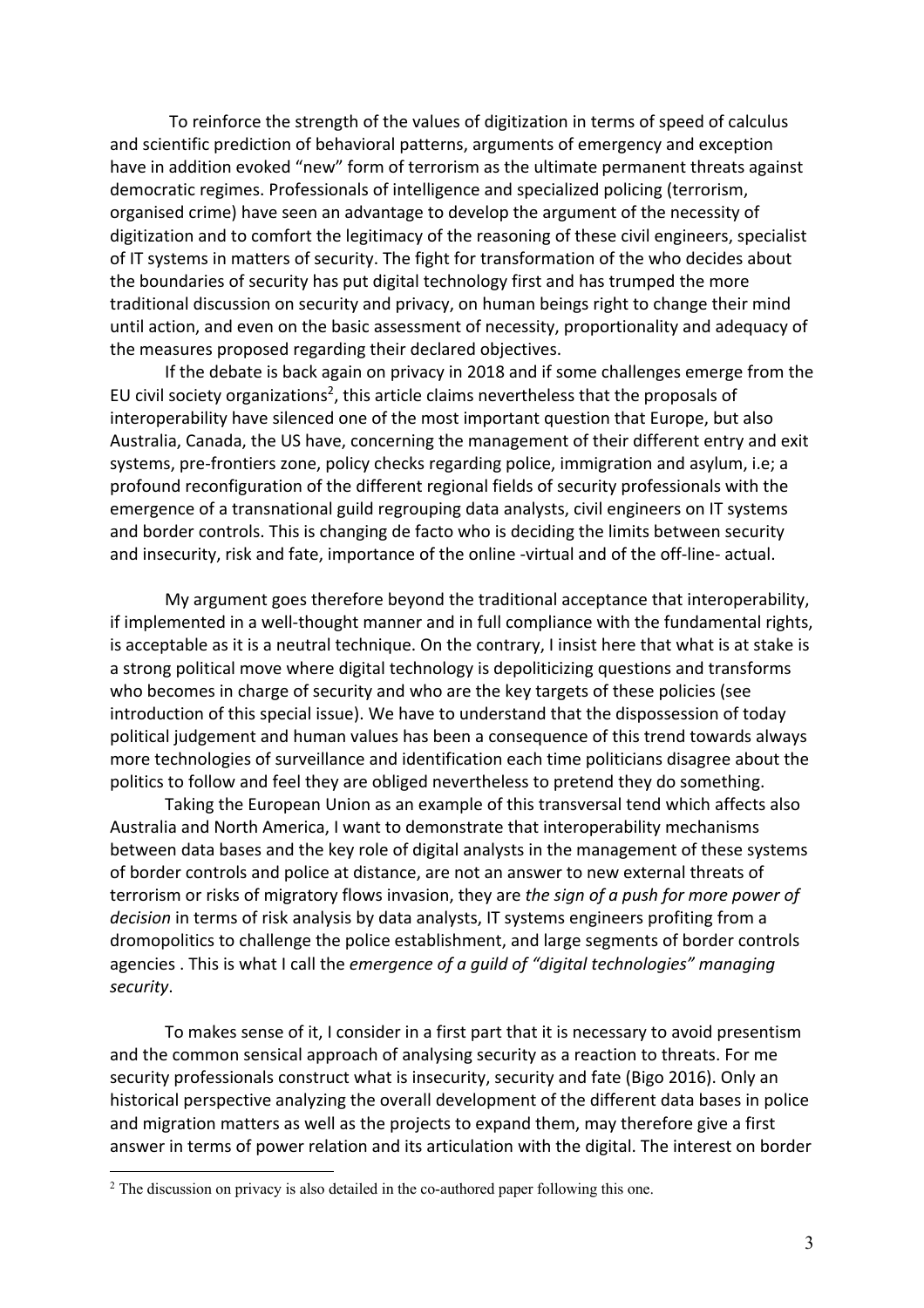controls and control of foreigners by policemen in addition to the forces in charge of passports and visa is consubstantial from the beginning of national policing (Noiriel, Gérard, 1991) but the idea to stop systematic control and to connect freedom of movement with filtering of who is travelling via technologies is more recent. I will study how these specialists of IT systems have become important actors in security-freedom dilemmas from the beginning of the Schengen agreements in the mid-eighties (1985) with the introduction of a Schengen Information System as an instrument for collaboration on external border controls and police collaboration. I will also explain its evolutions in the 1990s correlated with the enlargement to Eastern European Countries, and its reconfiguration as a series of search tools creating a function creep giving police access to data bases constructed initially only for the management of border controls or for the management of refugees inside the EU. The creation of multiple databases protected by purpose limitations in terms of access has been at the core of the functioning of the area of freedom, security and justice during the last twenty years, even if after 2004, under the pressure of the US administration some purpose limitations had been already removed. Only a small group of specialists coming from some private companies linked with governmental authorities and even rarest policemen knowledgeable on IT systems will be involved in the development of the SIS, and will fight between them on conceptions of IT system (centralization or not in relation to federalization or sovereignty of EUMS; border controls on site or preventive approach of policing at distance; freedom of movement, privacy and retention of data). The change between SIS1 and SIS2 has been crucial and the preventive vision has favored strongly the trend to digitization. SIS2 has de facto created a continuum of (in)security by gathering into the same data base information concerning crime, migration control and cross border activities, even if the conditions of access have been carefully separated. But when registration has been transformed into logs searchable by police organizations into the SIS2, and when police succeed to have access to other data bases like Eurodac and VIS, the question of transformation of criminal police into intelligence and surveillance for prevention purposes had become crucial. Security was not seen any more as a protection of an area of freedom of movement but as a necessity to have a "continuity" of surveillance anticipating danger coming from abroad before they actualized (risk calculation of overstay, score of suspicion based on contacts with persons knowing themselves terrorists or criminals).

In the second part, I analyze the key moments of this contemporary reconfiguration of the European field of power concerning the boundaries of freedom, security and justice, by looking at the different actors having a controversy around the efficiency of digital technologies and their impact on privacy, examining in detail what are the logics at stake in terms of *interoperability* at the EU level. I will especially investigate the opposition in the European Union between, the central principle of *purpose limitations* and the one of *interoperability*. Purpose limitations create the democratic boundaries of what the exceptional measures can do without destroying what they claim to protect. They relate to privacy but not only. They are crucial for delineating the limits of liberal and illiberal regimes. But nowadays, politicians and data managers see purpose limitations as an obstacle to the success of preventive policies; prevention which, for them, depends from the fluidity of data and their easy interconnection. This is why, as we will see, a tremendous change will happen between a SIS1+ enlarging territorially the capacity of the system to the new member states but keeping the philosophy of border controls, and the will to have a SIS radical change by organizing search tools and interlinks of alerts which will de facto introduce the idea of developing a scientific predictive and preventive police into the EU via technology and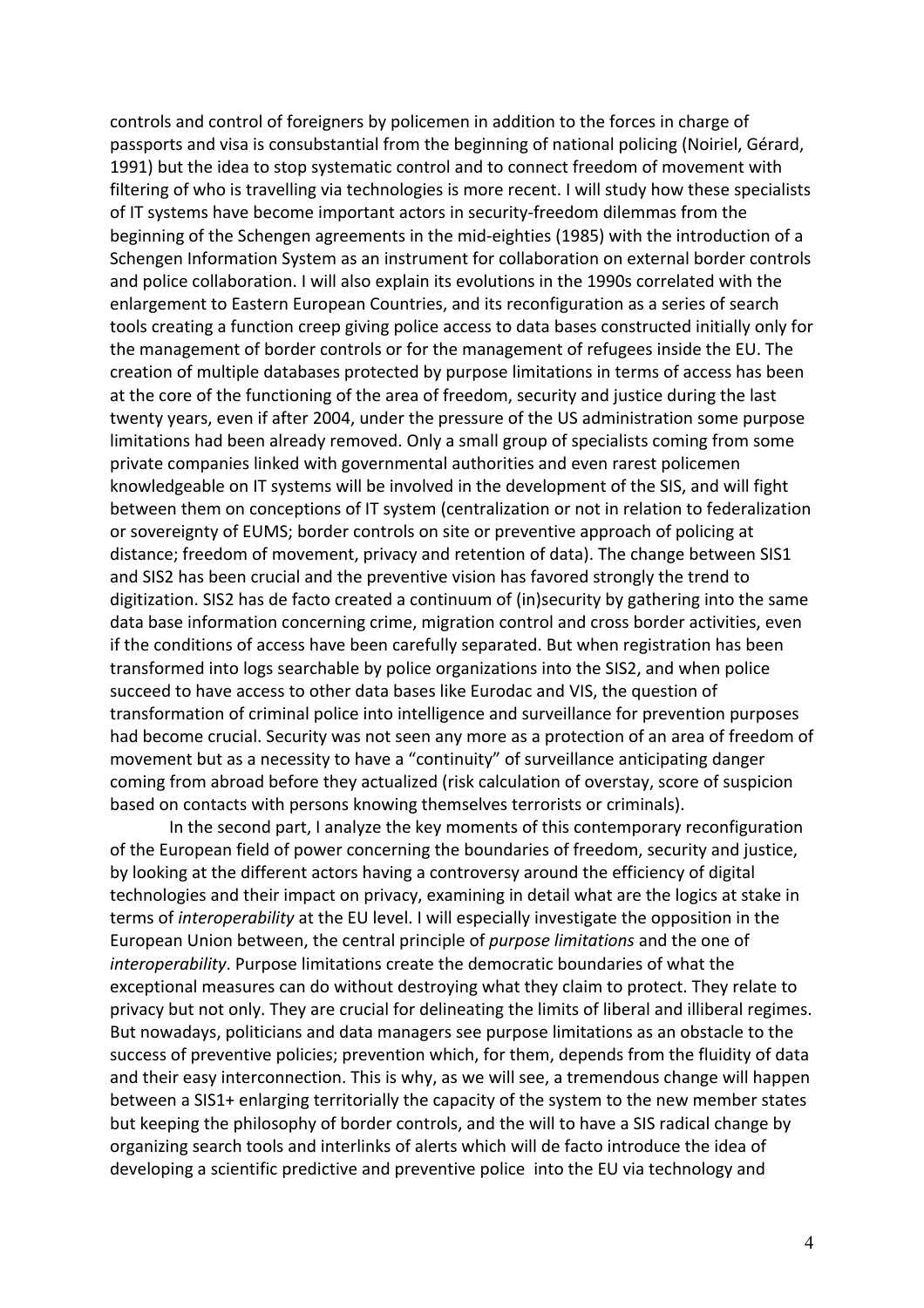digitization. The agencification of the group in favor of this trend via EU-LISA in 2011 will materialize an "intelligencification" of policing, its digitization and its dependence from the interests of hybrid public private firms developed from 2004. The interoperability proposals in the EU of 2015-2017 which are presented as the solution to efficiency and speed against all forms of threats, and a way to prevent transnational violence, along the same narrative than the one which was used by the Homeland Security Department of the US in 2000's, have been in fact the by-product of this rise in Europe of this guild of data managers and their interaction with the specialized police of antiterrorism and "serious" crime police squads who wanted to control at distance, a trend which was accelerated by the War on Terror in the US, especially after the Madrid bombings of 2004. The proposals on smart borders and interoperability are the sign of the influence of data managers in security in the last ten years.

Interestingly, EU-Lisa and the Commission in 2015 have re-used the terminology of logic of *silos* blocking communication and cooperation, in the same way that the post 9/11 Commission has done to criticize the purpose limitation and the separation of information between internal and external services launched in the 80s by the Church Commission after the evidences of intrusive and disruptive practices of FBI and CIA against the civil right movement. The parallel between the neo-conservative narrative of the US government of Georges Bush and the today commission's narrative may look too harsh to the reader and certainly the EU has not entered into a militarized option after 2015, but on both case they have proposed the same underpinning logic of a relaxation of democratic rules in the name of efficiency and among these rules at stake, purpose limitation has been perceived as a threat to interoperability, speed and efficiency of preventive antiterrorist policies.

So, my overall argument is not to deny the importance of the attacks of 2004-2005 or the ones of 2015 to 2017 and the sense of emergency they have created for the politicians to do something, but I argue that if the latest attacks of 2015 and 2016 have played a role in the push for digitization of controls, it is because they have created a *window of opportunity for the guild of digital technologies* to link strongly digital technologies and prevention of terrorism coming from abroad via the so-called need of interoperability. And, if digital technologies have been reinforced, it is centrally because the technologization and especially the digitization of the border controls has become a prime objective concerning the large-scale surveillance of the mobility of persons and an economy of data suspects( Author 2015) ). Only in this vision of the world, data analysts can control more and more the field of security, or so it seems.

As I will demonstrate in the last part, cooperation on border control via digital data sharing is not anymore, a means for the goal of enhanced security to protect the area of freedom of movement of the EU as it was presented in the beginning of the Schengen agreements, but it has become a goal in itself, serving the interests of the ones developing the technologies associated with it. Importantly, this "objective", which is more the result of a field effect than a strategy by a specific dominant group, is nevertheless the drive that all professionals of security, including the "stake holders", consider crucial: i.e. to "govern" travelers globally, via data management and ironically beyond border controls (Walters 2002)(Amoore 2006).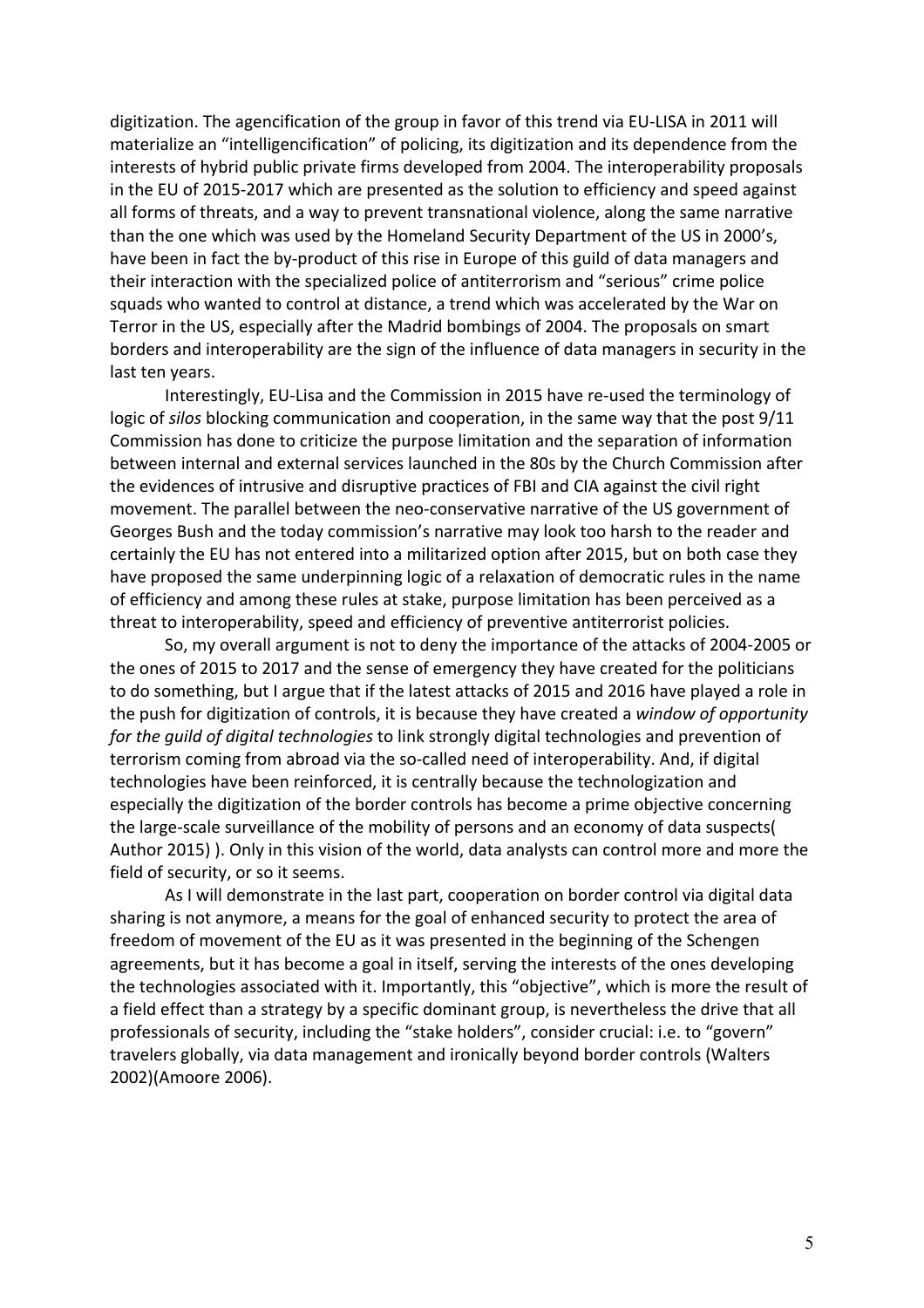## The sociogenesis of the professional guild of digital technologies for security purposes and its agencification via EU-LISA

To make sense of the contemporary struggles around the digital technologies in security matters, it is necessary to analyze what is contributing to or affecting the course of the social development of technologies of border controls, and not to rely in the argument that they are only the reaction, the products of the most recent threatening events. The idea of interoperability is engrained into the history of Schengen in the European Union, and especially on the practices of actors connected with the Schengen Information System.

At the origins of the Schengen Information System and its competitors: building an IT system efficient and politically acceptable, using a multi-purpose data base managing crime and entry of foreigners.

The initial configuration of police data bases has been set up by Interpol in the mid seventies, and many intelligence services were sharing information by fax, satellites, or encrypted phone technologies, but the routines of using information systems began with the project in the European Union (still at that time called European Community) to manage in common the borders of a series of member states (Benelux, France, Germany) by accepting freedom of movement for citizen and third country nationals living there, but to create "safeguards", "compensatory measures" by "reinforcing" together the control at the "external" borders with the countries non-members of the common area. (see article on the origins of Schengen in this issue).

To connect the different police and immigration authorities it was decided to develop both police liaison officers, common police stations at the borders, and to dedicate policemen to learn informatics to share information through data bases on a bilateral or multilateral bases.

The Schengen Information System or SIS comes from the recruitment or contracting of a hybrid of persons in police and border guards having knowledge as data base skill users, and persons coming from high tech companies like Honeywell Bull, Siemens, Hewlett Packard or later on Steria (which became SOPRA-STERIA), who were IT specialists. The creation of the SIS tool was therefore also the creation of a specific field of professionals of (in)security management specialized in data management and IT security. This introduction of new players has, in the European Union, transformed the way policing and intelligence were done, and the way sovereignty and freedom were exercised. Beyond the juridical formulation of an area of freedom, security and justice, and its strong legal component, a specific logic of (in)securitization has prevailed, not only via discourse but via material design on border control technologies, visa and passports servers and biometric tools in various databases, but it was certainly not done in a monolithic way as we will see.

This move and redefinition of the boundaries of the field of European security has been and still is the result of multiple struggles between specific transnational guilds whose solidarities are related with specific know-how and communication at distance that have been described as different social universes or guilds populating the traditional forms of security agencies (law enforcement agencies, police with military status, liaison magistrates, police intelligence services, border guards and immigration management services)(Bigo 2013). These traditional actors have been challenged in the 1990s by the enlargement logic and in the 2000s by previous outsiders entering into the field of internal security with force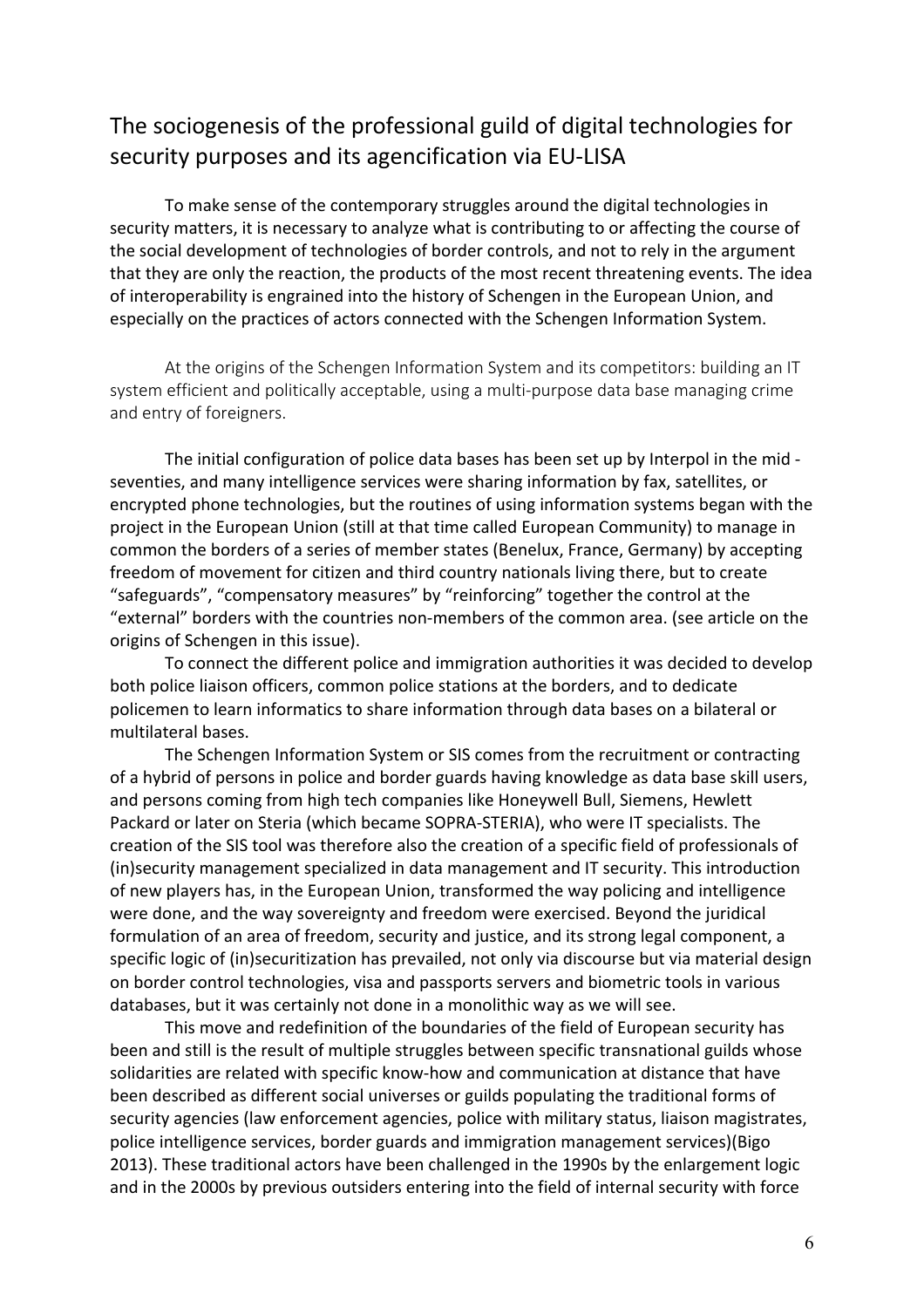and coming from adjacent fields (military and signal intelligence services, private security firms connected with defense, customs agents, consulate agents and importantly for this research data scientists and engineers specialized in technologies and digital capacities of systems whose are designed for control and surveillance of mobility). These later actors are still heterogeneous groups but, by working together into specific places or formal agencies, they may form themselves a specific guild based on the digital capital and acting for the justification of human mobility surveillance, by the production of lists of data-suspects, largely beyond the argument of antiterrorism, and targeting all the "undesirable" subjects (Richmond and Valtonen 1994), the ones to ban in order to normalize the others.

The emergence of these new players who do not come from the police or military worlds, or even from customs and consulates, but from private civil engineers and data specialists, reframe the scope of the missions by introducing the digitization of data as the ultimate and perhaps unique tool of preventative security (the history of the group SOPRA and its merging with STERIA is telling about this entanglement of private interests https://www.soprasteria.com). Traveler surveillance beyond terrorism risk seems also to offer to this group an entry into the game of military intelligence and sigint intelligence agencies, as well as the capacity to impose some of their views to more powerful actors coming from defense.

As it has been discussed by Sebastian Larsson in his article on this issue, most of the material production, beyond the services of data analysts, is concerned with IT systems for security but also for different dual-use technologies which straddle between internal security (policing- societal security) and external security (defense and foreign intelligence), lethal and non-lethal armament, defensive and offensive cyber actions. The people specialized on IT systems and interoperability between these systems as well as the ones constructing border technologies are therefore a specific part of a larger group where all the actors are using their knowledge to build the connections between tracking, intercepting (legally or not) data, building risk indicators, channeling travel routes, and eventually exploiting mass of personal data to construct profiles of suspicion. In an ironic way, this end product of list of data suspects to check after risk profiling by scoring interlinked alerts on individuals, may be the best definition for the "smart borders" initiative. They are smart for their builders and help them via automation, but they are not really smart for their endusers despite the discourse that they help them to move faster and so to enhance their freedom (Author 2011).

It is impossible to do a detailed historical account of the birth and development of the SIS, but three major elements are worth noticing. First the emergence of the SIS has been presented as a condition of "success" of the Schengen agreement, replacing the idea of an area of freedom of movement, and the current dispute around Schengen concentrates also on the "survival" of the SIS. Second, the transformation of the SIS1 into a SIS2 via the transition of the SIS1-for-All at the period of the enlargement of Schengen to Eastern European countries is not a technical but a highly political move which has disrupted for a brief moment the trend toward preventative policing. However, SIS2 is de facto a new system which is not the follower of SIS1-for-All or SIS1, as it has developed beyond border controls checks, search tools giving the possibilities to run multiple searches and generating potential function creep in favor of police services regarding data bases on asylum, migration and borders. This is this logic which has been at the core of the discourse of the necessity of interoperability. Third, the impact of preventative arguments has justified in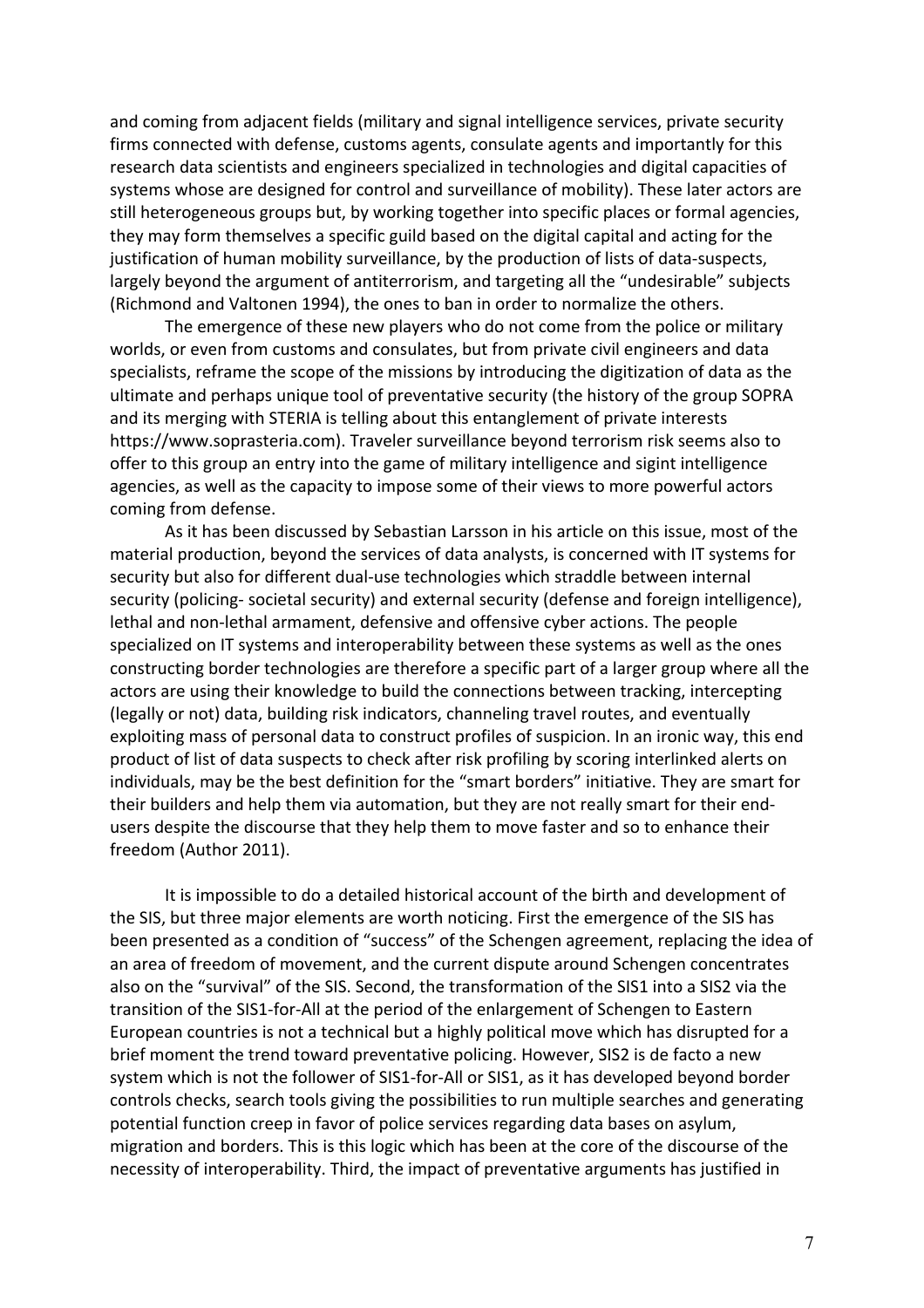2001-2004 and later on in 2015-2017 the use of large-scale IT systems based on data collection, retention and predictive profiling, putting at the very heart of the discussion on security, the digital technologies as "mediator" of the values of freedom, privacy, protection, security.

#### The beginning of the SIS

Different researchers have considered from the very beginning of the Schengen Information System that the forms taken by policing foreigners and doing border controls were reframed by the technological modalities given priorities of the digitization of documents over face to face relations at the border. In relation with the intense debate about national sovereignty and fear of a function creep in favor of a neo-federalist view advantaging a European bureaucracy in the making, the computer scientists had to manage the degree of centralization of the management of information in a very political way (Georgakakis, Didier 2012). The vivid nationalist reactions obliged them to create a central system interconnecting the different national systems but containing no data in itself. It created a politics of securitization via the policy tools which will continue all along the development of an area of justice and home affairs (De Hert and Vandamme 2004; Michael and Michael 2008; Balzacq 2008). In addition, the development of digital borders and their implications in terms of privacy were explored by lawyers and IR specialists criticizing already a tendency to associate crime, terrorism and migration together via the argument of illegality (Bevers 1993; W. Walters 2006; E. Brouwer 2008; Guild and Bigo 2010).

The characteristics of computerization and the facilities to exchange data internationally, as well as the struggle around the codes and the formats of data have not been ignored, and the SIS has not been seen by everyone as a progress in the management of borders, despite the multiplication of advertisement for its efficiency. Tony Bunyan of Statewatch and many other NGOs have insisted from the very beginning about the problems arising from this type of computerization of data, in terms of error, of safety of the system itself, of data protection, of privacy regarding the individuals. ( Bunyan, Tony 1993)

But the message was not listened. The decoupling of state borders' logics of control from the territorial border initiated by the Schengen agreement in the name of freedom of movement of persons – tempered by the fear of the rise in crime related to this freedom – exacerbated previous tensions concerning the narratives of national sovereignty and global insecurity. It destabilized the idea of what was internal and what was external to a national state inside the European Union. The internal security of a unique European space (or area) has been conceived as the coalescence of different national internal security spaces including, de facto, an external dimension for each national state that the limited effect of European citizenship has not succeeded in solving fully. It has therefore created ambiguities, raising new questions about controls and surveillance in the entire European zone and accepting the need to trust other police forces and to share responsibilities between these forces, as well as accepting the existence of some coordination points.

Typically, the creation of a horizontal group of informatics in Schengen to set up the characteristics of the SIS has been the place for many of these quite confidential discussions going far beyond the technical specifications. The precise history of this group and his legacy to set up the foundations of what we call European police collaboration through digital means is still to be done, but it makes no doubt that these actors have been central to build the "pre-history" of the EU-Lisa agency and the idea that they have to make choices which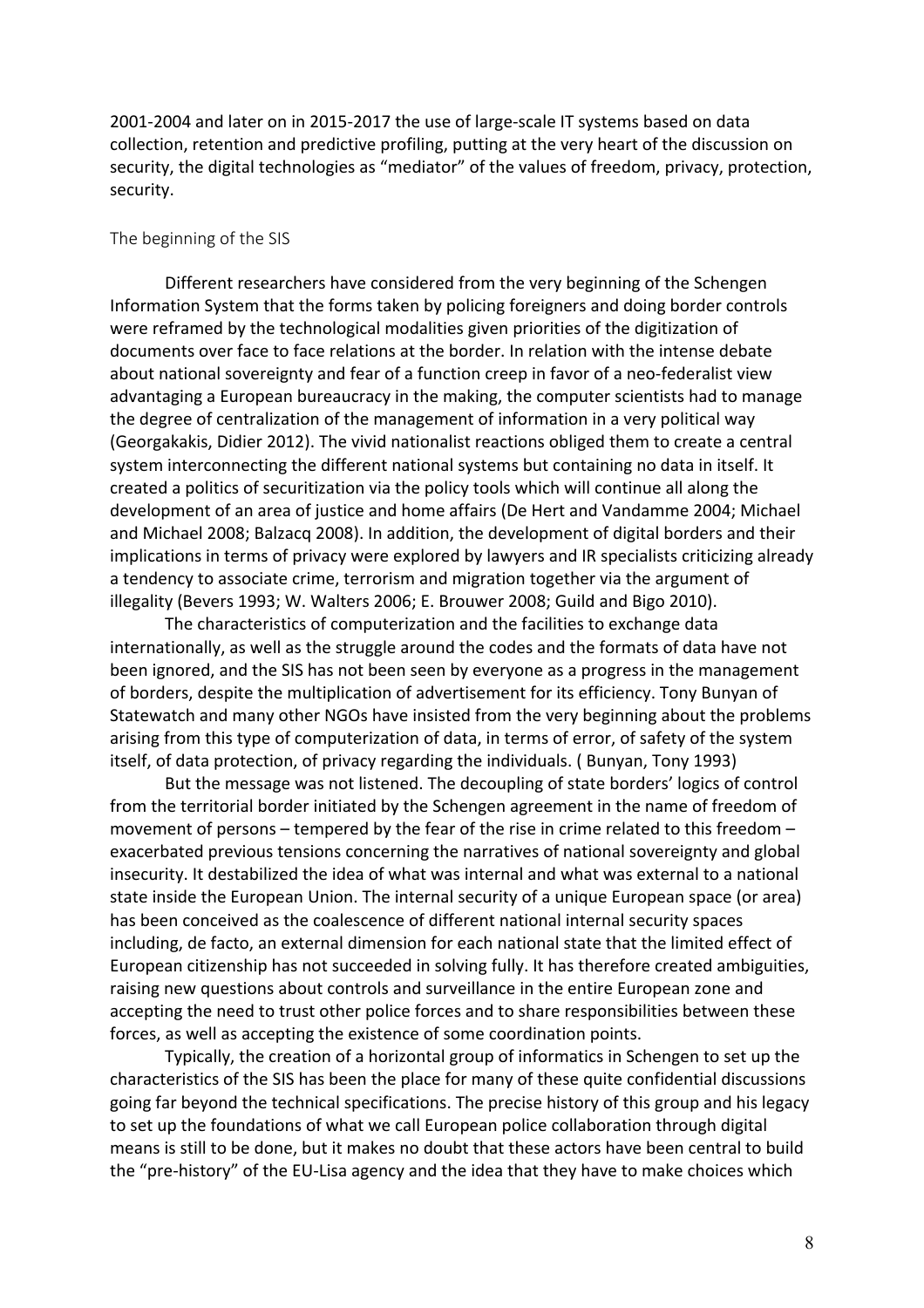will impact the next twenty or thirty years of the relations between freedom and security, just by the way they set up a path dependency organized around a specific technological choice (see Time Line Annex). They have also integrated the refusal of a federal Europe in their technical choices and have presented centralization as a danger and interoperability as the best solution, giving a specific tone to the debate of computerized technologies in security matters, different from other areas.

Mathieu Deflem has been one of the rarest to integrate this technological element in his history of policing (Deflem, Mathieu, 2000, Deflem, M. 2007). On my side, I have given different resumes of this emergence of a European guild specialized on the management of computerized exchange of information in police matters which appears in the mid-eighties, but become more powerful with the enlargement process of the EU and the number of participants to Schengen on one side and with its formalisation as an agency EU-LISA on the other side. (Author 1996a; Infantino et al. 2013; Author 2013)

The strong argument in favor of computerized information systems was to turn collaboration between different foreign services doing the same task into a routine. Collaboration needed to be an everyday task, and marginally, it was also for some countries a way to centralize the data on serious crime or terrorism in national bureau and not at the local level. Different Information Systems were discussed, on terrorism inside the Trevi group, which will give birth to Europol, on border controls, asylum, and visa (CIREA-CIREFI) groups in addition to the specific Schengen initiative. The European Information System, competitor of the SIS, collapsed, leaving the place to the private companies coming from a consortium led by Germany and France (Bull and Siemens). This created an advantage into the technical competition and oriented the system towards a "multi-purpose" data base but organized in "silos" to respect specific access of data; a policy which has been more and more combatted by police and border guards authorities.

Among these purposes, the most disputed was the article 95 of the Schengen Information System allowing to have a more "personalized" approach of control gathering the different elements of information towards a specific person. Privacy actors and the then EDPS have fought immediately this idea, but IT specialists saw lawyers negatively, antitechnologists, and they were keen to support the security actors, especially among them, the persons working for private companies. The SIS was therefore seen as a great way to settle the dispute in a "balanced" manner creating the conditions for a freedom of movement by removing internal border checks but, keeping the borders of the different member states safe by exchanging information electronically and by enhancing communications and "trust" that the other polices will work for the safeguards of all member states.

The SIS became the key argument to enter into the Schengen agreements in most of the Member states debates, and some countries refused to enter into Schengen but wanted nevertheless to be part of the SIS for police purposes. Operationalized in 1995, the Schengen Convention was seen as a success, mainly because of its computerized information system as the celebrations shown at the time and twenty years after (just before the Paris attacks). It derived from this long history of technologisation of police matters and border controls that the link between computerized technology, digital approach and security was strongly set up, while the objective of freedom of movement was almost forgotten.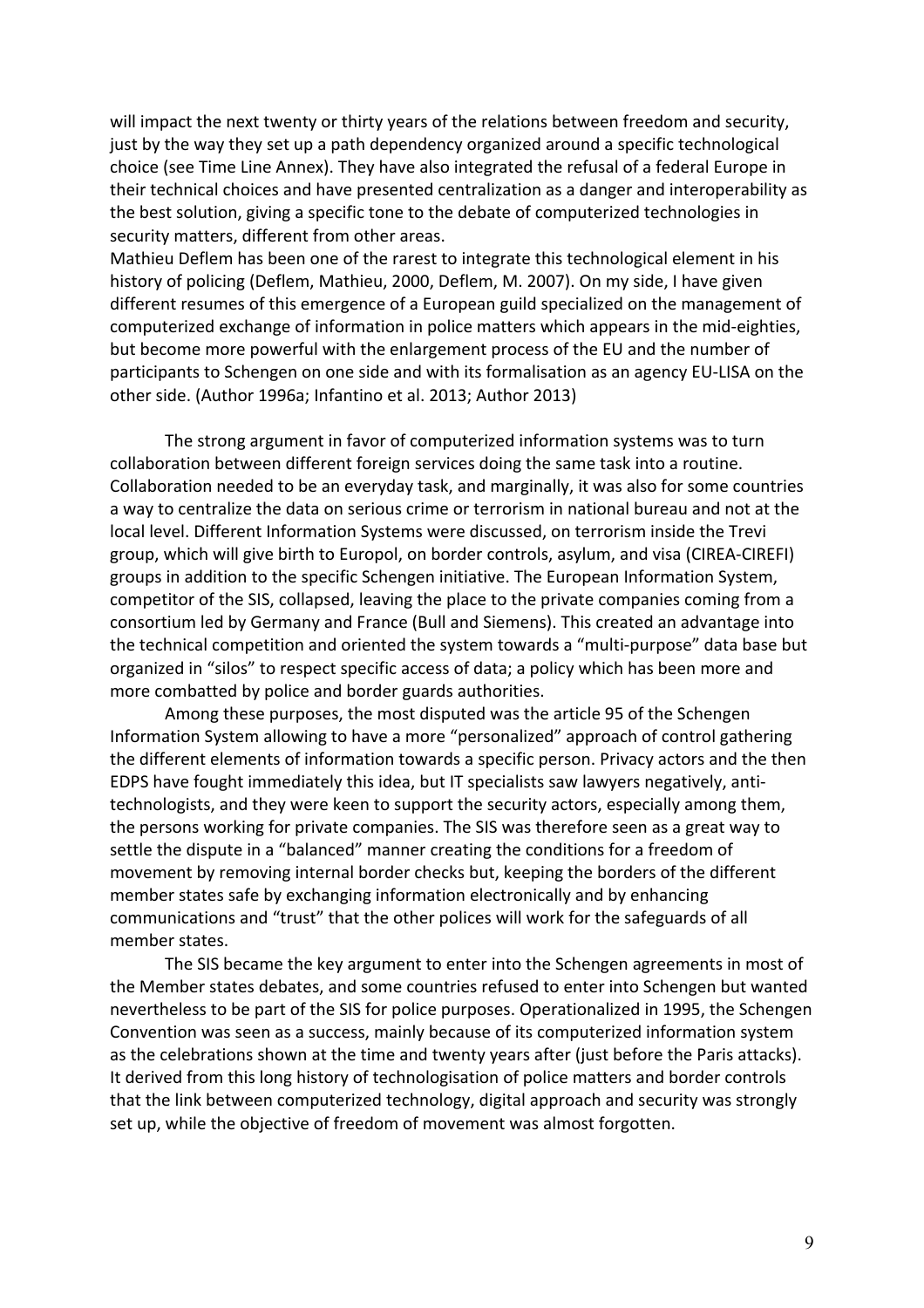The SIS a digital technology translating crime and migration into "fields" for security matters: when registration becomes a search for linking crime and migration together.

If the SIS1 had been conceived as a system connected with the area of Freedom, Justice and Home Affairs, especially after the failure of the European System of Information as a competitor, its central goal was to coalesce the different spaces of the national organizations, initially five, into a functioning entity without hole in space or laps in time. The goal was to create a virtual boundary giving a sense of identity of all the persons inside and to promote practically "their" freedom. With the SIS2 twenty years after, it was not anymore, the core of the system. Identity has been turned into fear of otherness regarding transnational political violence, and even about "their" mobility, as migrants, "poor tourists" or "potential terrorists". Suspicion of illegality became more important than the experiencing of freedom and the economic dynamic resulting of it. A transatlantic wind blows importing the argument that if the dots were not connected, intruders will certainly come, both on the territorial space or even worst into the IT system itself through cyber wars. Security was not seen as a protection of an area of freedom but as a necessity to have a "continuity" of surveillance anticipating danger, on both the spatial dimension and the virtual one (illegal migrants and hackers becoming almost identical in this regard of troubling the system). But, in such a political imaginary, continuity was even not the reproduction to the same, it was designed technically as a system of systems conceived as a permanent extension for managing more spaces and having more police functions available in order to anticipate in the future not only threats but also accidents. The argument that the present system was a blue print for the next step, for the future (perfect) system became a mantra organizing all the discussions. Therefore, the efforts have been about maintaining and developing the system for future extensions in order to secure the full space of all the EU members, while not creating one space controlled by one centralized entity. Future oriented action has not been set up to forecast multiple futures, but to avoid at the present time a worst-case scenario imagined by the police.

This trend reinforcing police powers and their willingness to pretend that they can be preventative if technologies are interoperable and data are searchable through predictive analytics has created this political move towards "interoperability". Far from being something new, post 2015 it was already the argument in order to extend the initial Schengen to all the other member states, and to accept Italy (who has many terrorist and organised crime mafia like data bases) despite the reticence of the 5 other different ministries of Interior among the initial members, and it was then the same argument to accept Spain, Greece, as well as the Nordic states which had already an area of freedom of movement between themselves (including non EU members: Norway and Iceland). The accumulation of data in order to connect the dots of transnational crime has been the leit motiv of the permanent geographical extension as well as the functional one. This has, by the same token, isolated the UK, and only Ireland was obliged to join the UK to stay outside the Schengen area in the name of the struggle against IRA (a still dividing problem, as Ireland succeeded in other domains to have its autonomy, like with the euro). This disjunction between EU borders and "Schengenland" has nevertheless reinforced even more the fact that border controls national agencies needed to create a virtual system where they can be permanently in touch.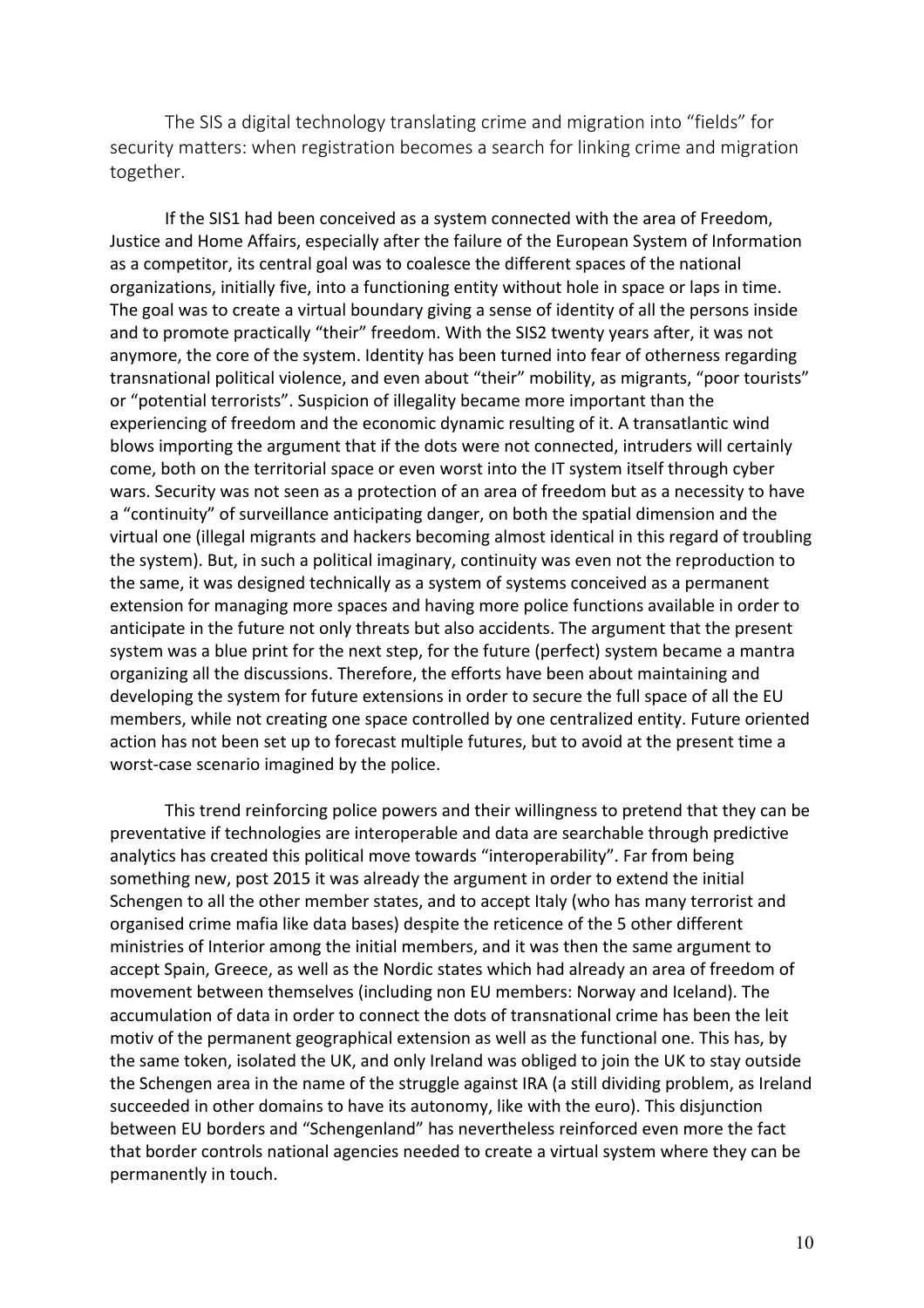## The formalization and institutionalization of the role of data managers in the field of security professionals, the emergence of a new guild?

The drive towards digitization suggested by the initial discussions but not really implemented beyond police cooperation in terms of major crime and terrorism, became central to manage borders in an "integrated" way. Less visible than the coordination of the border guards via Frontex, the central move was to organize a virtual space managing the digital connections and all the IT apparatus necessary for the establishment of a common management, both technical and political (by avoiding centralization). Rapidly, the number of agencies by countries and the number of countries using the SIS for the purpose of border controls for TCN entering the external borders exploded. It was not anymore, an add-on, but became a central piece in the networks of data bases, especially for Germany, France and later on Italy, even if some countries like Portugal were continuing to prioritize for most of their actions Interpol links instead of the possibilities of the SIS. To convince national forces to use the SIS was a permanent fight obliging a strong lobbying.

Contrary to the natural history of a consensus to go forward, political struggles with other digitized systems (like Interpol) existed, and the reluctance of national and local forces were also strong, especially with the UK outside trying to propose other solutions. Nevertheless, digital Information Systems on Foreigners were considered more and more significant for border controls, and the securing of documents (especially passports and visa) as well as the systematization of biometrics in these documents became a way to extract, collect, share, transmit quickly information between national databases, at a speed superior to the speed of a plane travel. The UK went on to build the same kind of system.

The entry of the intergovernmental agreement of Schengen into EU law with the Amsterdam Treaty as well as the enlargement process with the accession of new member states into the Schengen area have been complex steps. Schengen and its SIS were not any more at the margins, or in advance, they became the core of the functioning of the area of freedom, security and justice. It became almost impossible to enter the EU without accepting the "Schengen acquis" integrally. This created a lot of resentment in many Eastern countries during the first enlargement and even more for Romania and Bulgaria in the second eastern enlargement when they were left outside despite their efforts to reorganize their police and border forces<sup>3</sup>. Once again, the argument of the necessity of interoperability of the data bases was used against their will to re-discuss the basis of the Schengen logic. They had to comply first at tests that they were up to date, even if at the same moment, the number of countries part of the SIS obliged to revisit almost completely the architecture of SIS (1) by developing a, by far, more sophisticated software, first by accelerating the speed of the system as well as the number of participants, and secondly on allowing searches on the Schengen database even if the searches were nevertheless restricted to specific national authorities whose conditions of access were depending on the motives described in the specific articles of the Schengen agreement.

<sup>&</sup>lt;sup>3</sup> On 21 December 2007, the Schengen border-free zone was enlarged to include Estonia, the Czech Republic, Hungary, Latvia, Lithuania, Malta, Poland, Slovakia and Slovenia.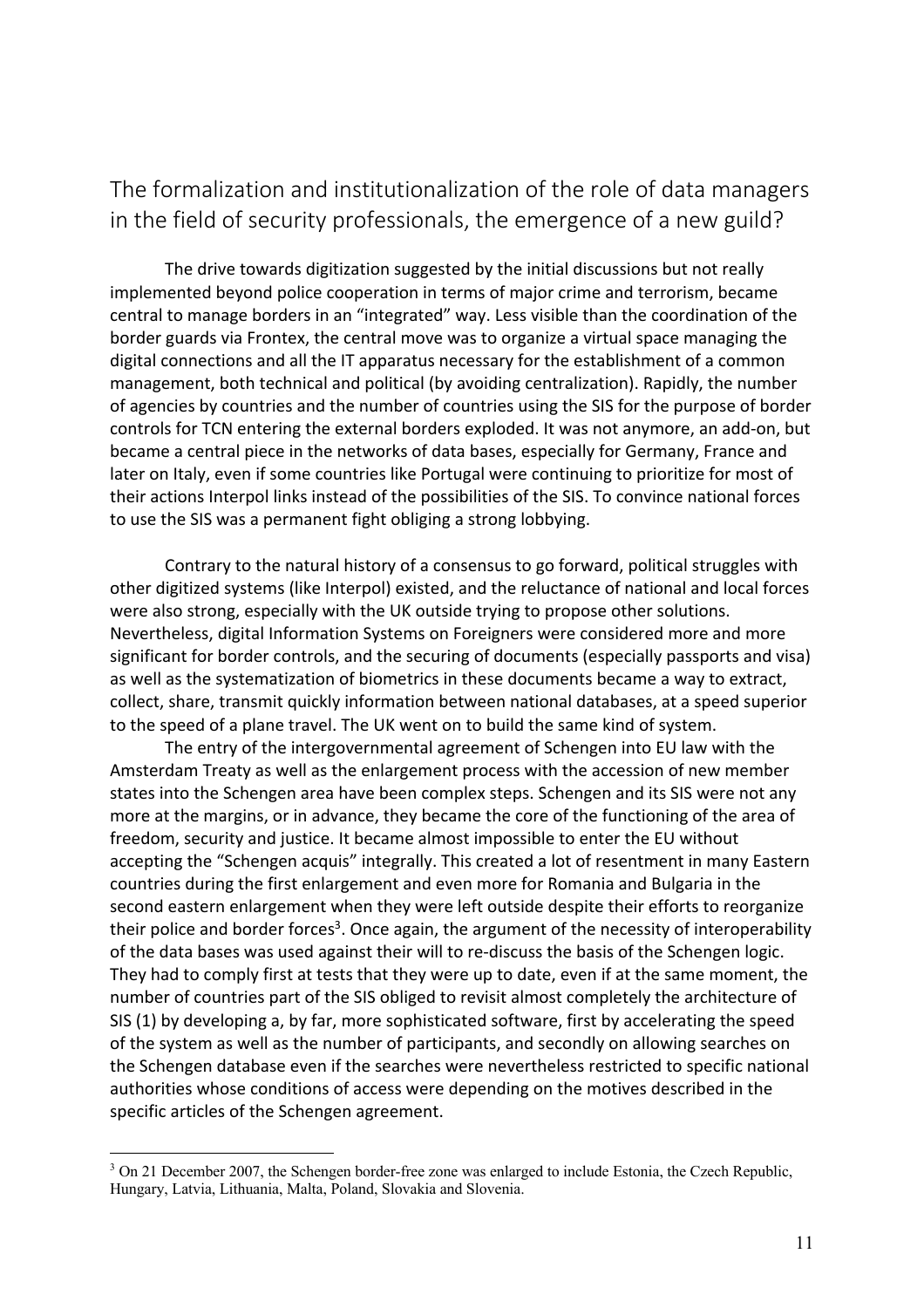Not much has been written about these key transformations of purpose, but it has propelled the idea that interoperable search between different national authorities was effectively useful for all national investigations and identification purposes. But this narrative was in fact a cover up for strong political disagreements regarding the entry of the new  $10^{th}$ into the SIS and a fight about the purpose of the SIS: border controls or prevention of terrorism and illegal migration. In a nutshell, the SIS called "one for all" and later, in an even more effective manner, the SIS-2, have modified the logic of digitization of border controls that was initially with the SIS1 activated to verify documents only into the current tools for identification and control of persons at the borders and beyond.

The period of the Portuguese presidency was crucial as the Portuguese destabilized for the first time the path dependency on digital technologies created by the EU Commission division of Frank Paul who was in charge of creating a SIS with search functions and platform of integration (SIS2), and the private companies (consortium of German-French companies) which were building the IT Systems. A small Portuguese start up presented in 2007 a cheap way to replicate SIS1 and offered its clone for a small price to the Eastern countries<sup>4</sup>.

Largely sufficient for border controls, it was blocking the ambitious SIS2 project and its de facto function creep function in favor of intelligence and law enforcements that the new "features" were preparing.

The major member states and companies' reaction (France-Germany, their consortiums and some key members of the commission from these nationalities) was to oppose strongly to this impediment of digital technologies created by this simple solution of SIS1forall, and to insist even more on the creation of a SIS2 with searchable criteria through a strong coalition of private financial interests with the Commission and later on with the new EU antiterrorist coordinator, supported also by US interests. The first success of these tenants of a strong interoperability was to succeed to obtain that police officers and other law enforcement agencies (including prefectures administrative services dealing with foreigners) has access to the specific database on asylum seekers applying in Europe: Eurodac in 2011, despite the strong resistance of the European Data Protection Supervisor and its national counterparts, as well as the UNHCR. It was also simultaneously to have the creation of a "technical" EU-agency called EU-LISA set up in 2011, explicitly to run all the different existing data bases and their future projects, in order to be sure that no more other option can really emerge blocking the different smart borders projects They also insisted of the necessity of a creation of a Visa Information System (VIS) and to develop PNRs and entry exit systems that can be compatible both inside the EU and within the Global North area of civil aviation.

The fight between the two visions of the role of Information System and especially between the differentiation of access between police and border controls continued during at least three years. The Portuguese vision to maintain limitation purposes and cheap development was eliminated and the SIS 2 arrived in force after almost six years of delays in 2013. The new system changed the way police was working. The prevention discourse of the politicians of the time was sustained by a technique of multiple alerts creating what was called reasonable suspicion on some individuals and groups of population. Even if some police organizations were not keen to have so much data to look at, the drive to connect the dots, if necessary, in case of emergency, succeeded and the European Parliament accepted this "neutral" technology while insisting on the privacy question.

<sup>4</sup> In 2007, while developments were in progress, Portugal had offered the use of a version called "SISone4ALL" developed by SEF (Portugal's Border and Foreigners Service) and Critical Software.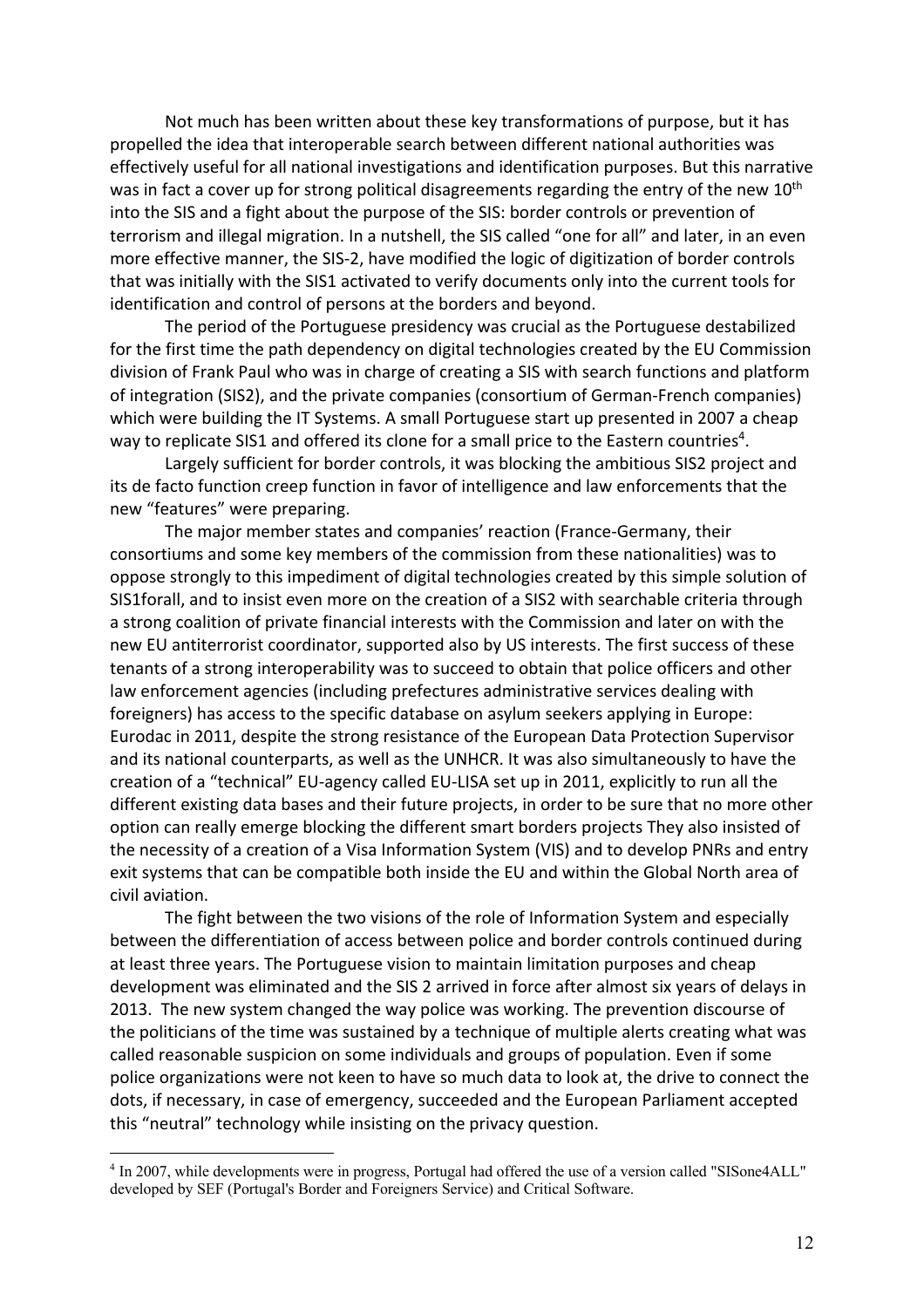But, they did not realized that what was initially a reporting system has been transformed with the SIS2 into an investigatory tool about organized crime and terrorism which has used the registration of foreigners entering the EU into art 95 and the one of asylum seekers applying for refugee status via Eurodac, as privileged "pools" to look for suspect, because they were built with the same formats and easy to search (Vavoula, Niovi. 2017). This so-called integrated border management has lowering the threshold for registering alerts. "Automaticity that was prevented through the insertion of a proportionality clause has been deployed at the national level, and progressively endorsed at EU level in a bottom-up process with minimum transparency and scrutiny "(Vavoula p134). "Crucially the interlinking of alerts has created the possibility of the merging of purposes, whereby a person's data becomes relevant in multiple contexts" (Vavoula p136).

In addition, the authorities granted access to the system were directly linked to the introduction of collecting biometric data. This means, at the very least, that third-country nationals who have in some way attracted the attention of national administrative or law enforcement authorities due to their misconduct becomes privilege targets for serious crime and terrorism suspicions. And this suspicion through creation of list of individuals that emerge from the multiple signals of risk that they carry will be often merged and analyzed as one profile as if to have been illegally in the EU was transforming you into a potential drug dealer or terrorist.

The access of law enforcement authorities to Eurodac and their access to the Visa Information System (VIS), in order to check the stored information on all short-stay visa applicants who are, in principle, unsuspected of any misbehavior, have worked to create potential associations of a person with a series of danger by interlinked alerts. Interoperability has finally changed of logic, abandoning the sole purpose of border check for the ones of creating lists of data suspects. But what is the legitimacy of this new purpose? Is it not a danger in itself, a solution that fails by successfully implementing more of its initial mistakes?

To say it more crudely, is the fact that missions of consulates decide about visa refusal, could be considered as a good indicator to find unknown criminals or terrorists? Are all the people suspected of crossing borders illegally more susceptible to be criminals or terrorists than others who have not move? These assumptions that violent and criminal networks are merged with the networks of forced migrants and people who want to visit Europe, are certainly not validated by statistical facts. Most of terrorists who died in operations were born in their own country, had the citizenship of it, and did not travel abroad frequently. Despite a lot of noise in the media, almost none of them where returning from places of conflicts, they were inserted into the society they fought. In effect, these assumptions about foreignness and enmity create breaches of privacy on one topic and by their modes of interlinking alerts, are transforming specific alerts into a mode of creating scores to build data suspects, a procedure which will become even more a problem after the 2015 Paris attack. The process of creating an (in)security continuum through association of risks transversal to different subjects despite the restriction of access which is still at work, is therefore creating a way to govern all mobile populations entering into the area by a form of electronic surveillance based on their digital traces and the guess that authorities may have about their future activities.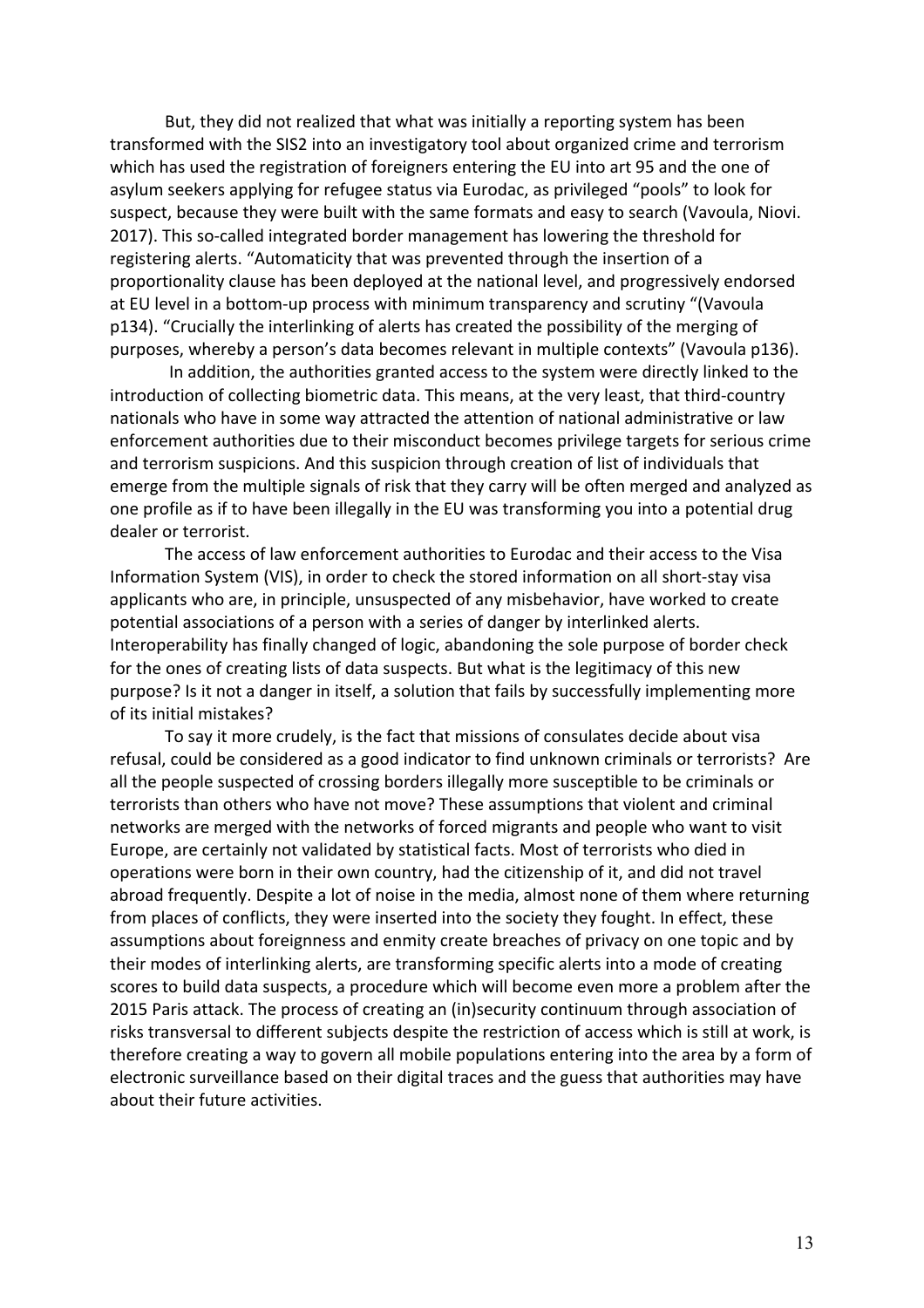EU-LISA and Smart Borders: from Integrated Border Management (IBM) to Integrated Data Management (IDM).

Smart border has been a terminology in use for a while. It has taken a different take when applied, as explained by Julien Jeandesboz and Susie Allegre, to the introduction of an EU travel authorization scheme for persons who are *not* subject to visa requirements. This was first considered in the 2008 Commission communication on 'Preparing the next steps in border management in the European Union' (Jeandesboz, Julien, Allegre, Susie. 2009). The proposed measure was dubbed 'EU-ESTA' in reference to the Electronic System for Travel Authorization that US authorities eventually introduced in 2009 for travelers from countries participating in the Visa Waiving Program (VWP). In 2011 plans for EU-ESTA were discarded after the Commission communication on 'Smart borders – options and the way ahead' raised doubts about the necessity of such a measure by the resistance of the EU parliament. Despite this assessment, and less than five years later, the European Commission announced nevertheless its intention to return to this matter in its April 2016 communication on 'Stronger and Smarter Information Systems for Borders and Security', but this was after the 2015 Paris attacks and the series of events connected with the Daech attacks on France and Belgium and elsewhere during 2015 to 2017, and before their defeat on their soil in Syria. The interoperability argument was relaunched and white washed of its defaults regarding privacy and discrimination and used against the key notion of purpose limitation, in order to develop a "collect it all "data logic.<sup>5</sup>

As we have just seen, we cannot see a "grand strategy" into this reconfiguration. In fact, various heterogeneous networks of actors have worked on the building of data bases for security purposes from the mid-eighties to the 2010s and they had not in mind to build a system of inadequate suspicion, but the result is there, as a field effect wanted by nobody, but having discriminatory effects. The IT specialists are not innocent and neutral in that game and share responsibility for these effects. If they were almost invisible and marginal as players in the beginnings, they have been more and more efficient to impose their technical design as substitute for political agreements, now they have to assume. From the creation of EU-LISA in 2011, they have finally played the same strategy than the other security professionals by lobbying to have their own "operational" agency and after by justifying their agenda as the best way to keep safe the population from "all sorts of threats and risks".

The agencification of the providers of technologies, private IT specialists and data analysts specialized on border security: a transatlantic information awareness in the making?

All the new proposals that EU-LISA has proposed under the terminologies of "smart borders" have been set-up in this effort to connect more agencies of different purposes all together in order to better "identify" individuals entering the EU, not via their narratives or documents given by their own states, but by an inner shared knowledge about them, even if

<sup>&</sup>lt;sup>5</sup> The EDPS has criticized the proposals on this very specific line: As he says "facilitating the access by law enforcement authorities to non-law enforcement systems (i.e. to information obtained by authorities for purposes other than law enforcement), even to a limited extent, is far from insignificant from a fundamental rights perspective. Routine access would indeed represent a serious violation of the principle of purpose limitation. The EDPS therefore calls for the maintenance of genuine safeguards to preserve fundamental rights of third country nationals."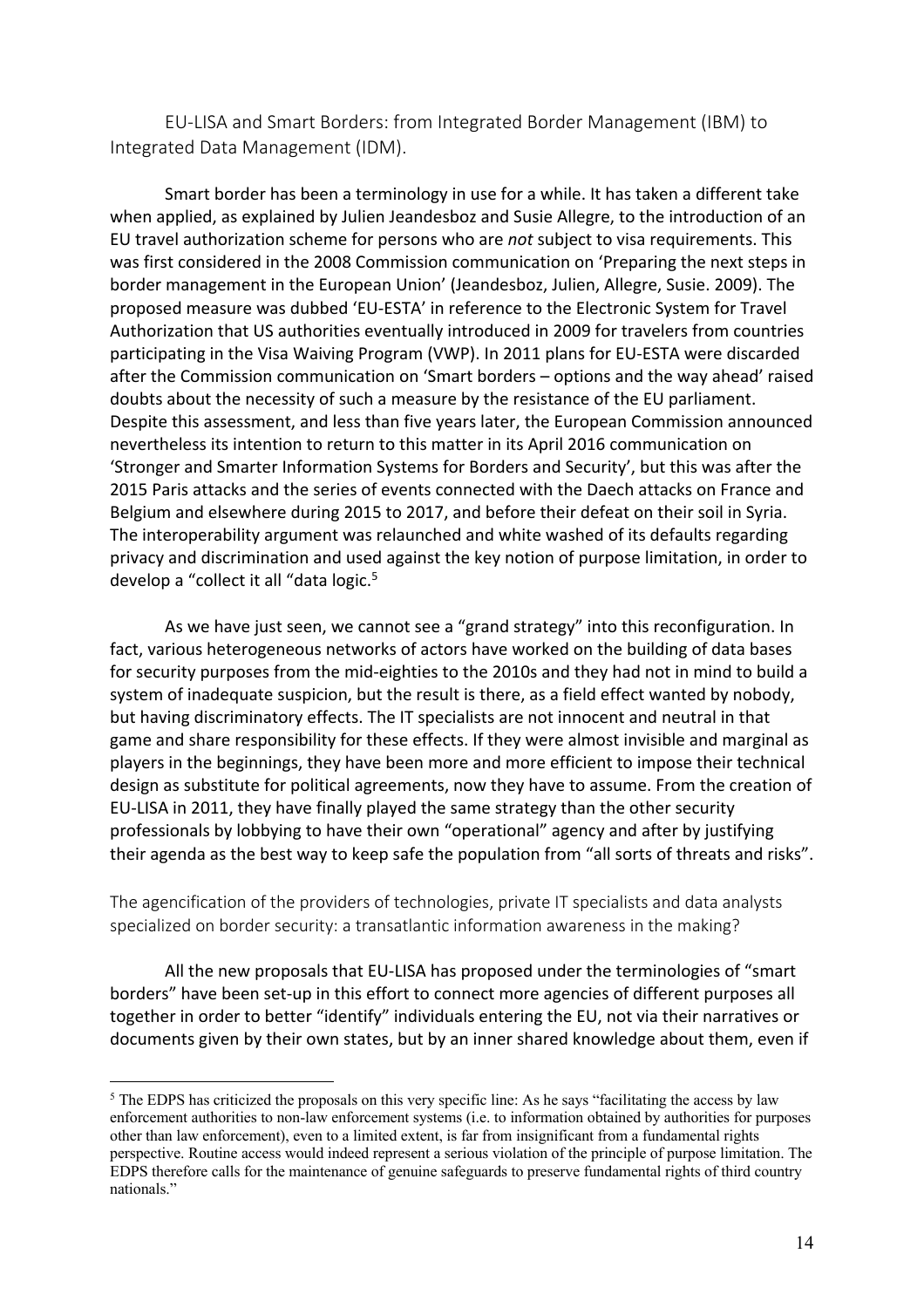it is the first time they are coming. They have therefore reinforced the argument that they can predict via big data, patterns of abnormal behaviors, even for persons they do not know. It has had a central effect by transforming the locus of borders as a locus for checking data suspects against specific profiles, and to change the nature of the border guards' role. They share now more and more the habitus of intelligence services or they want to. They think of themselves as risk profilers and not as "guards". They know also that they have the possibility to be the intermediary point of contact between the virtual world of data and the physical presence of individuals who want to enter a country, and that he gives them by far more importance than before, revalorising their positions regarding specialized police forces<sup>6</sup>. Be it the EES, the ETIAS or the ECRIS-TCN proposal, it seems that all the proposals that EU lisa and the Commission have proposed are increasing a reliance on mass data processing as well as on automated processing, interoperability between information systems, and data mining and profiling characterised as 'risk assessment' located at the "virtual" pre border area of the registering for entry exit system $<sup>7</sup>$ </sup>

We cannot develop all examples but a key element on this reconfiguration has been the discussion of the ETIAS proposal. This ETIAS proposal foresees that all travelers to the Schengen area not subject to visa requirements shall be obliged to obtain authorization prior to their departure through an online application. The travel authorization requirement does not concern EU citizens, holders of a valid residence permit or a local border traffic permit, among others, but applies to *third-country nationals enjoying the right of free movement who do not hold a residence card, including third-country nationals who are family members of a Union citizen* and to whom Directive 2004/38/EC applies. The delivery of an authorisation to travel under the ETIAS scheme is conditional upon the automated processing (comparison) of applicant personal data held in existing information systems, such as the Schengen Information System (SIS), the Visa Information System (VIS), Europol data, the Interpol Stolen and Lost Travel Document database (SLTD), the EES, Eurodac, the European Criminal Records Information System (ECRIS), and the Interpol Travel Documents Associated with Notices database (TDAWN); in the ETIAS-specific watchlist established by the ETIAS proposal; and specific risk indicators that are kept secrets.

If we consider the volume of personal data it will process, ETIAS should be conceived as a platform for mining and profiling personal data rather than a platform for issuing automated or manual travel authorization decisions. "The ETIAS screening rules aim to identify persons who are otherwise unknown to responsible authorities of the Member States but are assumed to be of interest for irregular migration, security or public health purposes". These persons are flagged not because of specific actions they have engaged in, but because they

 $^6$  The PHD of Georgios Glouftsios details the different steps of this move from Integrated Border Management by EU-LISA. He explains the link between the interoperability logic and the project of a form of Transatlantic Information Awareness based on connecting the dots and of predicting behaviors and trajectories of mobile people. This is one of the rare piece available on the importance of digitization of data regarding security in Europe and the key role of engineers, IT specialists and data analysts in framing what is security, not so much through discussion about security limits, but through the technical "design" on the exchange of communication between the different agencies and the permanent argument of the necessity of the continuity of the maintenance of the digital network, and the extension of functions perform by the system as well as the number of agencies to be connected. The PHD is not yet available but elements are on Glouftsios G (2018) Governing Circulation Through Technology Within EU Border Security Practice-Networks. *Mobilities.* 13(2): 185-199.

 $<sup>7</sup>$  EES : Entry/Exit System</sup>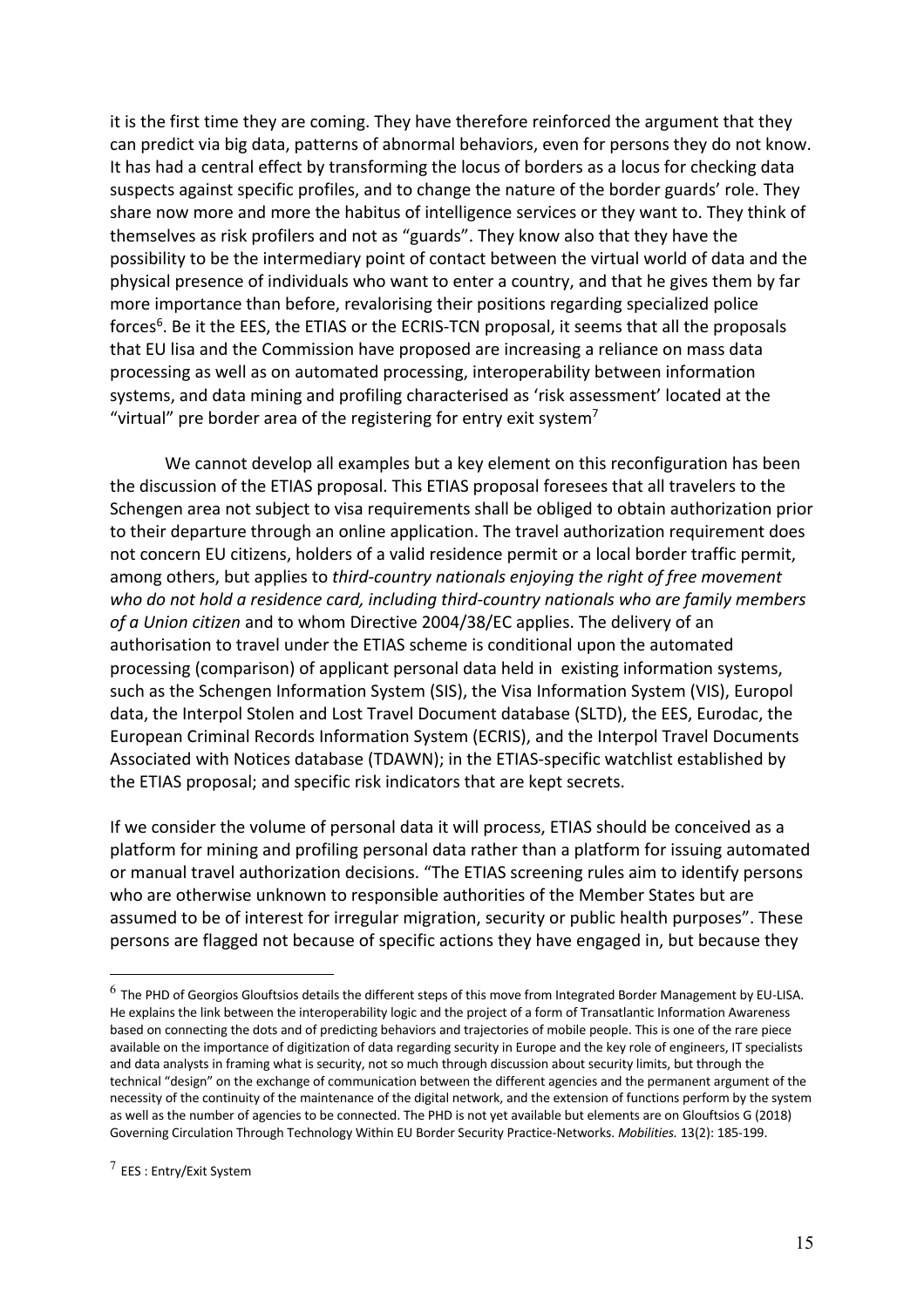display particular category traits. While not directly a data mining and profiling measure, the ETIAS watchlist is nevertheless future-oriented by aiming to deny travel authorisation to individuals whose authorities believe they are likely to commit criminal offences in the future (Vavoula 2017). This created a strong mobilization of the privacy and fundamental rights authorities as well as Ngo's activists working for the Courts to condemn these projects. The climate created by the Snowden disclosures on the NSA was also important to put a stop to this "collect it all" logic.

But as a variety of attacks occurred around Europe and with particular force in France, the push towards coordination and in the end interoperability of (some) databases, those containing personal data on third country nationals, became once again seen as "the" solution to solve all problems (see the specific article on interoperability after 2015 in this issue).

For the people willing to cross borders it has created a ban-opticon normalising most of the travelers but abnormalizing a small minority on dubious criteria obtained by correlations of data and no real causalities (Author 2007). Now, the individuals at the borders, or in front of their computers asking for an entry, are more and more reduced to a data subject potentially suspect and-or a body waiting on queue to be check again, not any more considered as an individual asked to give proof to its own identity but as a container of its own digital and physical traces.

The system at work is operationalized for dialogues between the bureaucracies of control at distance and is de facto inattentive to the interactions with the human being in front of the controllers; the identification of a "data subject" has become a "test" to pass for avoiding being categorized as a "data suspect". This data-suspect logic therefore supersedes the control into an entry of freedom of movement to become a tool of management of physical objects by the correlation existing between this object and the traces left in the digital world. The professionals of computerization by what they call "interoperability" have succeeded the operation to transform the physical world into an "off-line" world which has to obey to the logic of the "online" world. Data analysts and IT specialists had gained a way to frame the boundaries of security through technology competing directly with the traditional security professionals coming from police organizations and from specialized EU bureaucrats, and in addition they have been granted to have their own "agency" to develop this program of governing all mobile people via digital information, welcoming them in the so-called world of "smart borders"

In conclusion, the phenomenon of a digitization of control played out with the role of data-bases in the management of mobility is therefore the trend which explains how the debate between freedom and security has been technologized during almost thirty years and are now let in the hands of "solutionist" managers who act by default of political indepth discussions. I have, therefore, insisted on a long-term perspective, on a socio-genesis of the conditions of possibilities that have made this transformation of the field of security professionals now more and more dependent on digital technologies.

The willingness to connect the dots by doing large scale data collection and retention, screened through profiles of risk analysis on degree of foreignerness and dangerosity and scoring all passengers traveling in order to focus on the 1 to 5% considered as the "most suspects", is profoundly irrealist. It is supposed to solve, by risk calculation based on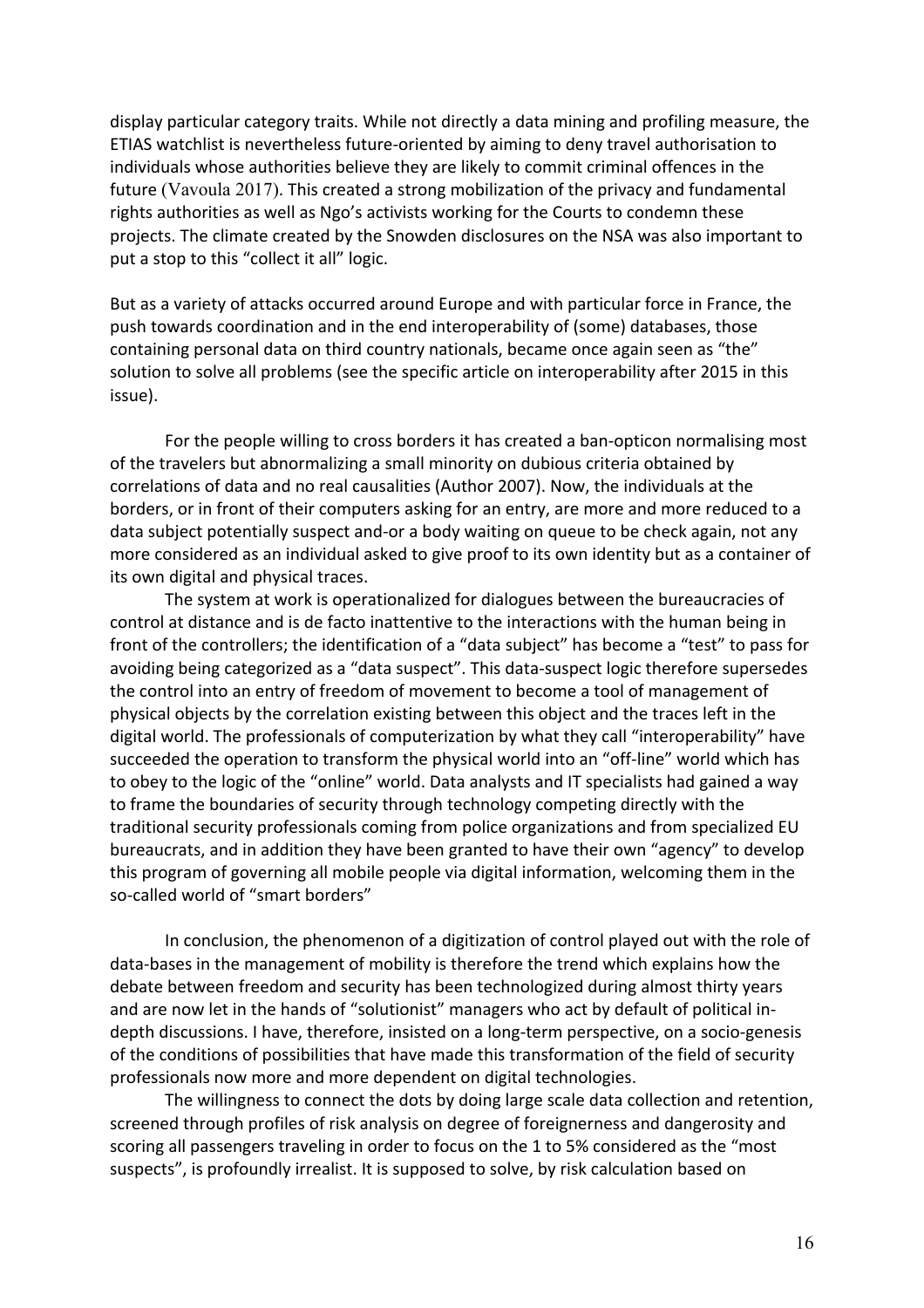algorithms, the questions of violence and illegal migration without the necessity to reach a political agreement between EU member States and their transatlantic partners, who have very different visions regarding migration. Technology is therefore seen as a solution to avoid major political disagreement by desecuritizing , depoliticizing the issue itself; issue reduced to the problem of "efficient border controls". This way of "mediating" security and freedom via technologies of interoperability and to present them as "inocuous" and non political, ("neutral") is therefore a powerful tools in the hands of the EU bureaucrats to be in charged as much as the national politicians (Papilloud, Christian 2005). It tends to present alternatives to the conflictual relations between different political and ethical orientations towards foreigners and national identity, under the label of expertise, neutrality and science. The so-called move from Integrated Border Management (IBM) to Integrated Data Management (IDM) is ultimately the marker of the rise of these computer and databases specialists who are the producers of these numerical technologies and who are populating the EU-LISA agency of the EU as well as the recipients of the EU-funds given to some very specific private companies.

They want to become the cunning reason of mobility control by the way they activate the virtual reality of data and computers in order to manipulate space and time at will around a series of bodies moving and by producing "data-suspect".

They claim that security is done by channeling space, by anticipating time, by speed of movement, in a "neutral way" independent from the unique person, that only a group profile makes sense. However, they are not necessarily effective outside of physical coercion by other means. For them the body of the individual is less important than the *data suspect*. The body is just "its emulation". The tools of surveillance and control which are operating follow and stop the bodies, touch them, detain them. The data suspect logic is therefore different from the detention of the physical person and is configured to erase the hope of the latter to resist via narratives of its own identity and even the allegations of documents provided by other states. These techniques do not work anymore. The identification of biometric recognized by all the different systems through interoperable connections replaces the written and oral identities 'claims on the moment of the encounter.

The results of the move from an integrated border management model to a model based on Integrated Data management are no longer directly targeting border control, they manage digital information system at the transnational scale to "immobilise preventatively" what has been called the escape of individuals and what Emma Mc Cluskey has investigated in Morocco in terms of resistance to this data management program that always fail, but always justify that the failure is the proof of a "not enough" and not a "too much" technology of connecting the dots digitally for a better awareness (see this issue).

The ways the system is constructed by the influence of this guild of digital technologies, as well as its goals, are at the end related to the constitution of a *data politics integrating security as one sector only of a more general management of the coordinates of space, time and life by algoritmic calculations*; calculations which need to be evaluated for the distribution of good and harms they provoke (Bigo, Isin, Ruppert. 2019).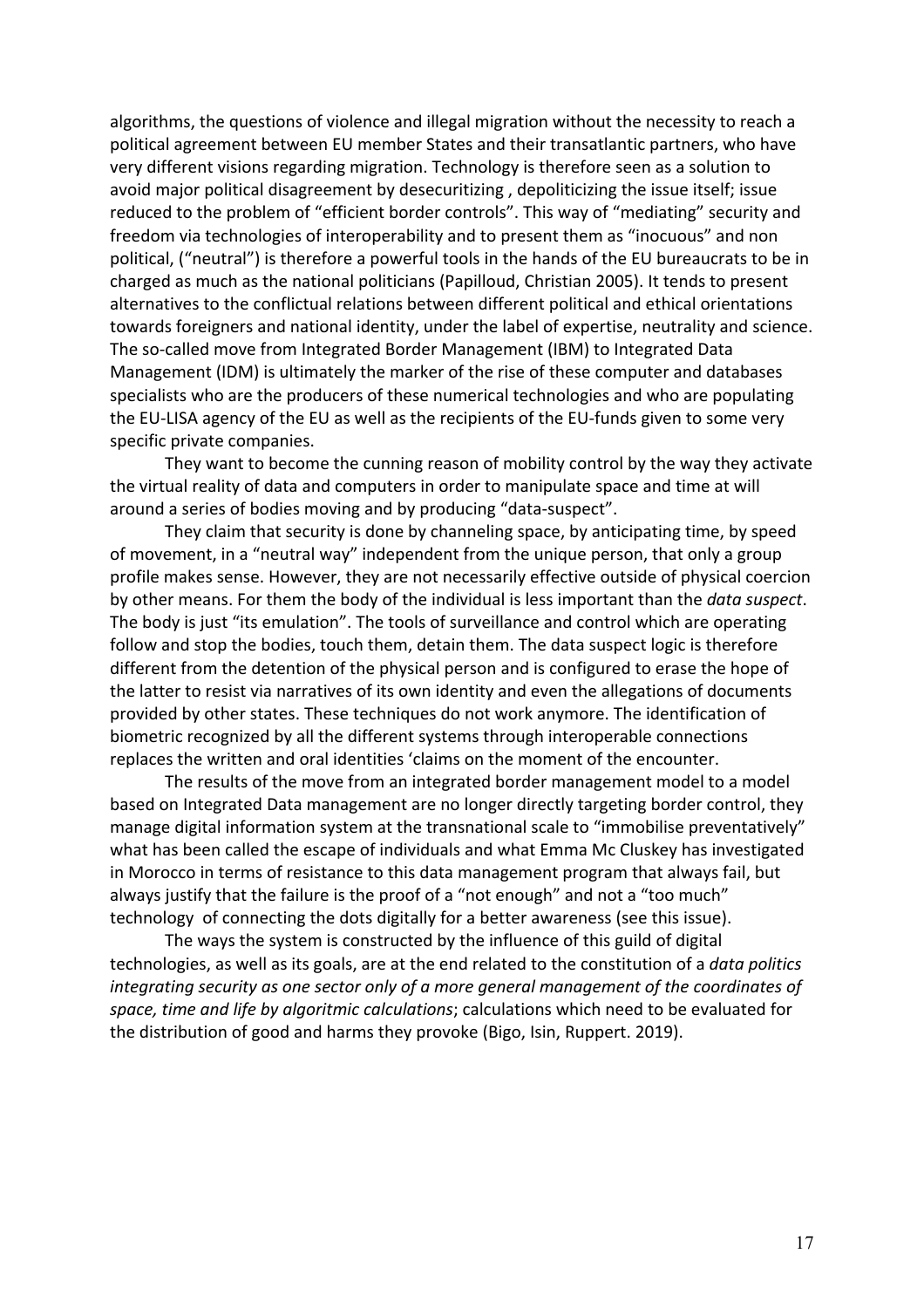### Bibliography

Amoore, Louise. 2006. 'Biometric Borders: Governing Mobilities in the War on Terror'. *Political Geography* 25 (3): 336–351.

Balzacq, Thierry. 2008. 'The Policy Tools of Securitization: Information Exchange, EU Foreign and Interior Policies'. *JCMS: Journal of Common Market Studies* 46 (1): 75–100. Bevers, H. 1993. 'Police Observation and the 1990 Schengen Convention'. *European Journal on Criminal Policy and Research* 1 (4): 83–107. https://doi.org/10.1007/BF02249467. Bigo, Didier. 1996. 'Frontiers and Internal Security in the European Union : New Stakes of the Eastward Enlargement', November, 20.

Bigo, Didier. 2011. 'Freedom and Speed in Enlarged Borderzones1'. In *The Contested Politics of Mobility: Borderzones and Irregularity*, edited by Vicky Squire, 87:31.

Bigo, Didier. 2013. 'The Transnational Field of Computerised Exchange of Information in Police Matters and Its European Guilds'. In *Transnational Power Elites: The New* 

*Professionals of Governance, Law and Security*, 155. Niilo Kauppi, Mikael Madsen. Bigo, Didier. 2015. 'Electronic Large-Scale Surveillance and Watch Lists: The Products of a Paranoid Politics?' *REMHU: Revista Interdisciplinar Da Mobilidade Humana* 23 (45): 11– 42.

Bigo, Didier. 2016. 'International Political Sociology: Rethinking the International through Field(s) of Power.' In *Transversal Lines*, edited by Tugba Basaran, Didier Bigo, Emmanuel-Pierre Guittet, and R. B. J. Walker. Routledge.

Broeders, Dennis, and Huub Dijstelbloem. 2016. 'The Datafication of Mobility and Migration Management: The Mediating State and Its Consequences'. In , 242–60.

Brouwer, E. 2008. 'Digital Borders and Real Rights: Effective Remedies for Third-Country Nationals in the Schengen Information System'. *Immigration and Asylum Law and Policy in Europe* 15: 1–596.

Brouwer, Evelien. 2005. 'Data Surveillance and Border Control in the EU: Balancing Efficiency and Legal Protection of Third Country Nationals'. *Working Paper - WP14*.

Bunyan, Tony. 1993. *Statewatching the New Europe. A Handbook on the European State.* De Hert, Paul, and Luc Vandamme. 2004. 'European Police and Judicial Information-Sharing Cooperation: Incorporation into the Community, Bypassing and Extension of Schengen'. In *ERA Forum*, 5:425–434. Springer.

Deflem, Mathieu. 2000. 'Bureaucratization and Social Control: Historical Foundations of International Police Cooperation'. *Law and Society Review*, no. 34.3: 739–78.

Deflem, Mathieu. 2007. 'International Police Cooperation Against Terrorism: Interpol and Europol in Comparison'. In *Understanding and Responding to Terrorism*, edited by Huseyin Durmaz, Bilal Sevic, Ahmet Sait Yayla, and Siddick Ekici, 17–25. NATO Science for Peace and Security Series. E. Human and Societal Dynamics, v. 19. Washington, DC: IOS Press. Guild, Elspeth, and Didier Bigo. 2010. 'The Transformation of European Border Controls'. *Extraterritorial Immigration Control: Legal Challenges* 21: 257.

Infantino, F., S. Carrera, E. Guild, and D. Bigo. 2013. 'Bordering at the Window: Schengen Visas Policies and Allocation Practices at the Italian Embassy and Consulate in Morocco'. *Foreigners, Refugees or Minorities? Rethinking People in the Context of Border Controls and Visas*.

Jeandesboz Julien, Alegre, Susie. 2009. « External Dimension of the Area of Freedom, Security and Justice ». Report. European Parliament.